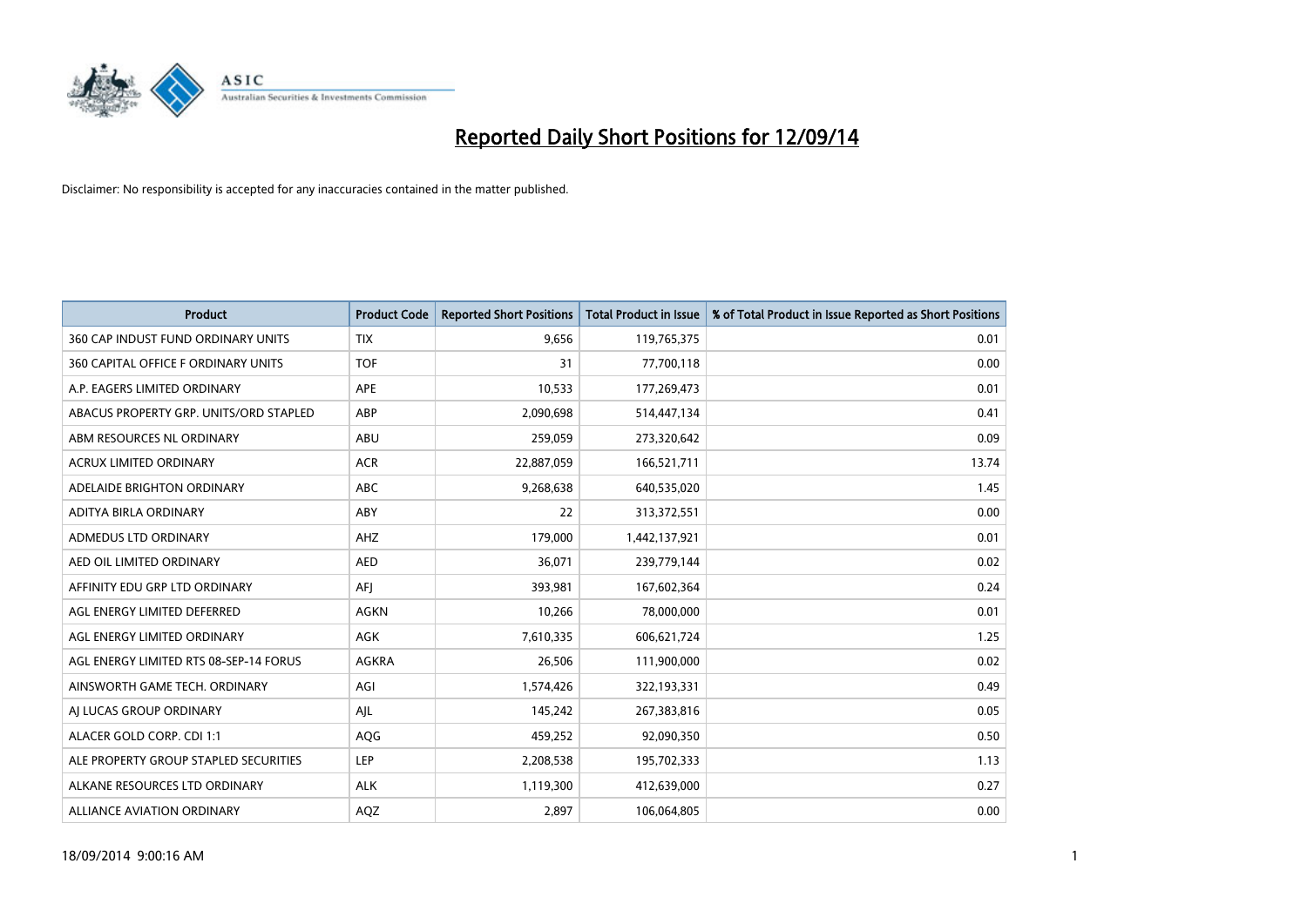

| <b>Product</b>                          | <b>Product Code</b> | <b>Reported Short Positions</b> | <b>Total Product in Issue</b> | % of Total Product in Issue Reported as Short Positions |
|-----------------------------------------|---------------------|---------------------------------|-------------------------------|---------------------------------------------------------|
| ALS LTD ORDINARY                        | <b>ALQ</b>          | 20,864,681                      | 397,795,796                   | 5.25                                                    |
| ALTIUM LIMITED ORDINARY                 | <b>ALU</b>          | 355,947                         | 113,272,762                   | 0.31                                                    |
| ALUMINA LIMITED ORDINARY                | <b>AWC</b>          | 65,750,765                      | 2,806,225,615                 | 2.34                                                    |
| AMALGAMATED HOLDINGS ORDINARY           | <b>AHD</b>          | 111                             | 157,884,059                   | 0.00                                                    |
| AMCOM TELECOMM, ORDINARY                | <b>AMM</b>          | 2,966,067                       | 264,835,089                   | 1.12                                                    |
| AMCOR LIMITED ORDINARY                  | <b>AMC</b>          | 5,386,439                       | 1,206,684,923                 | 0.45                                                    |
| AMP CAPITAL CHINA ORDINARY UNITS        | AGF                 | 19,538,791                      | 374,593,484                   | 5.22                                                    |
| AMP LIMITED ORDINARY                    | AMP                 | 10,786,799                      | 2,957,737,964                 | 0.36                                                    |
| ANSELL LIMITED ORDINARY                 | <b>ANN</b>          | 5,618,982                       | 152,940,881                   | 3.67                                                    |
| ANTARES ENERGY LTD ORDINARY             | AZZ                 | 34,014                          | 255,000,000                   | 0.01                                                    |
| ANZ BANKING GRP LTD ORDINARY            | ANZ                 | 7,876,187                       | 2,756,627,771                 | 0.29                                                    |
| APA GROUP STAPLED SECURITIES            | APA                 | 9,265,542                       | 835,750,807                   | 1.11                                                    |
| APN NEWS & MEDIA ORDINARY               | <b>APN</b>          | 1,273,568                       | 1,029,041,356                 | 0.12                                                    |
| AQUARIUS PLATINUM. ORDINARY             | <b>AOP</b>          | 2,921,370                       | 1,464,872,899                 | 0.20                                                    |
| AQUILA RESOURCES ORDINARY               | <b>AQA</b>          | 14,745                          | 411,804,442                   | 0.00                                                    |
| ARB CORPORATION ORDINARY                | ARP                 | 1,164,234                       | 72,493,302                    | 1.61                                                    |
| ARDENT LEISURE GROUP STAPLED SECURITIES | AAD                 | 1,129,385                       | 430,367,491                   | 0.26                                                    |
| ARENA REIT. ORDINARY UNITS              | <b>ARF</b>          | 7,829                           | 211,495,653                   | 0.00                                                    |
| ARISTOCRAT LEISURE ORDINARY             | ALL                 | 752,243                         | 630,022,253                   | 0.12                                                    |
| ARRIUM LTD ORDINARY                     | ARI                 | 55,679,552                      | 1,366,183,142                 | 4.08                                                    |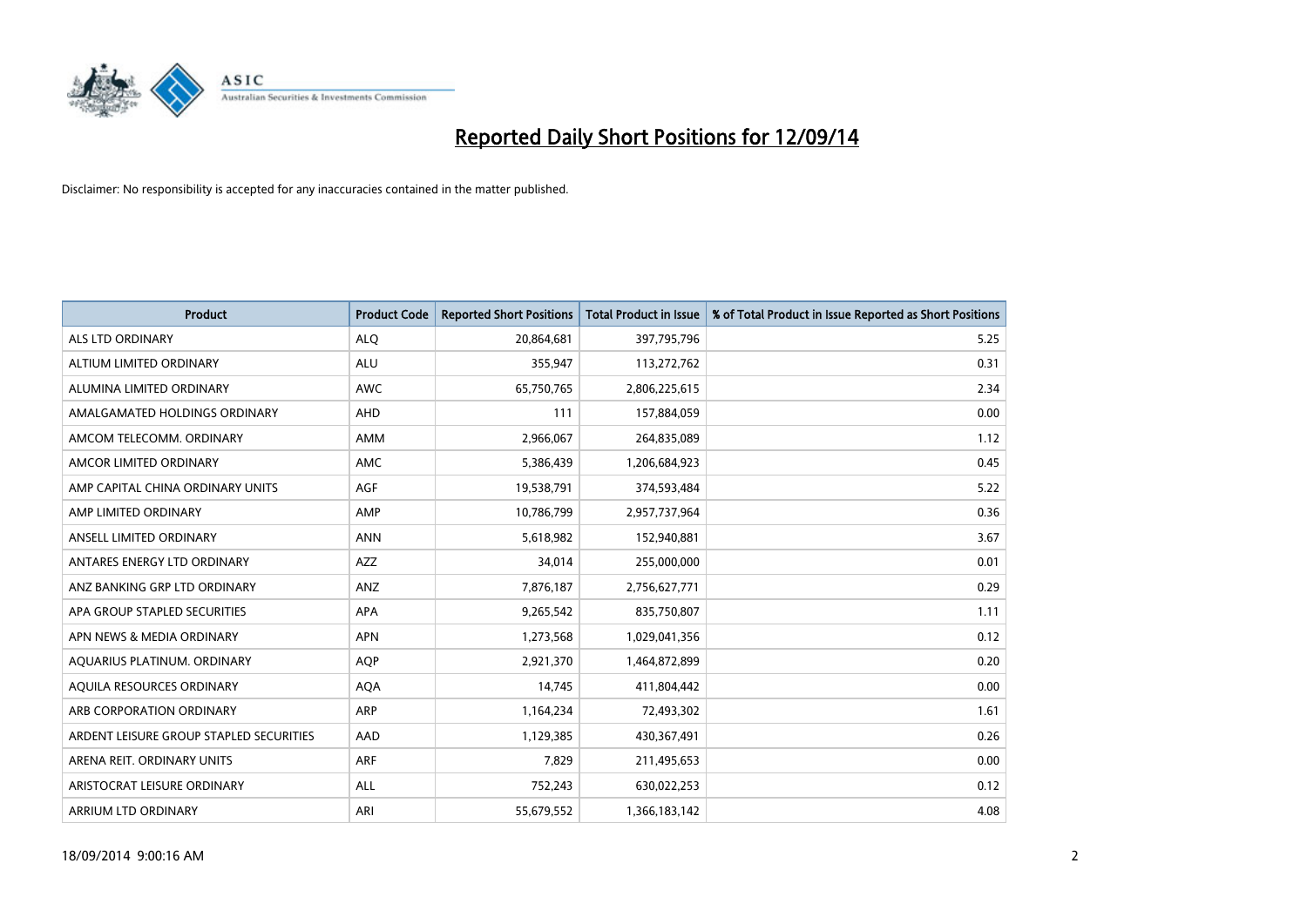

| <b>Product</b>                            | <b>Product Code</b> | <b>Reported Short Positions</b> | <b>Total Product in Issue</b> | % of Total Product in Issue Reported as Short Positions |
|-------------------------------------------|---------------------|---------------------------------|-------------------------------|---------------------------------------------------------|
| ASALEO CARE LIMITED ORDINARY              | AHY                 | 3,065,011                       | 603,469,434                   | 0.51                                                    |
| ASCIANO LIMITED ORDINARY                  | <b>AIO</b>          | 1,309,535                       | 975,385,664                   | 0.13                                                    |
| ASG GROUP LIMITED ORDINARY                | <b>ASZ</b>          | 245,686                         | 206,720,839                   | 0.12                                                    |
| ASHLEY SERVICES GRP ORDINARY              | <b>ASH</b>          | 1,242                           | 150,000,000                   | 0.00                                                    |
| ASPEN GROUP ORD/UNITS STAPLED             | APZ                 | 1,331,211                       | 119,948,774                   | 1.11                                                    |
| ASTRO JAP PROP GROUP STAPLED US PROHIBIT. | AJA                 | 89,658                          | 67,211,752                    | 0.13                                                    |
| ASX LIMITED ORDINARY                      | ASX                 | 5,084,602                       | 193,595,162                   | 2.63                                                    |
| ATLAS IRON LIMITED ORDINARY               | <b>AGO</b>          | 137,626,042                     | 915,701,543                   | 15.03                                                   |
| ATRUM COAL NL ORDINARY                    | <b>ATU</b>          | 177,199                         | 162,324,242                   | 0.11                                                    |
| AUCKLAND INTERNATION ORDINARY             | <b>AIA</b>          | 300                             | 1,190,484,097                 | 0.00                                                    |
| AURIZON HOLDINGS LTD ORDINARY             | AZJ                 | 2,320,247                       | 2,137,284,503                 | 0.11                                                    |
| AUSDRILL LIMITED ORDINARY                 | ASL                 | 21,519,105                      | 312,277,224                   | 6.89                                                    |
| AUSENCO LIMITED ORDINARY                  | AAX                 | 1,477,739                       | 168,449,799                   | 0.88                                                    |
| AUSNET SERVICES STAPLED SECURITIES        | AST                 | 26,293,448                      | 3,425,244,162                 | 0.77                                                    |
| <b>AUSTAL LIMITED ORDINARY</b>            | ASB                 | 173,155                         | 346,379,377                   | 0.05                                                    |
| AUSTBROKERS HOLDINGS ORDINARY             | <b>AUB</b>          | 30,041                          | 59,955,596                    | 0.05                                                    |
| AUSTEX OIL LIMITED ORDINARY               | <b>AOK</b>          | 1,000                           | 558,571,402                   | 0.00                                                    |
| AUSTIN ENGINEERING ORDINARY               | <b>ANG</b>          | 1,537,060                       | 84,274,004                    | 1.82                                                    |
| AUSTRALAND PROPERTY STAPLED SECURITY      | <b>ALZ</b>          | 200,820                         | 581,797,922                   | 0.03                                                    |
| AUSTRALIAN AGRICULT. ORDINARY             | AAC                 | 2,463,126                       | 532,474,721                   | 0.46                                                    |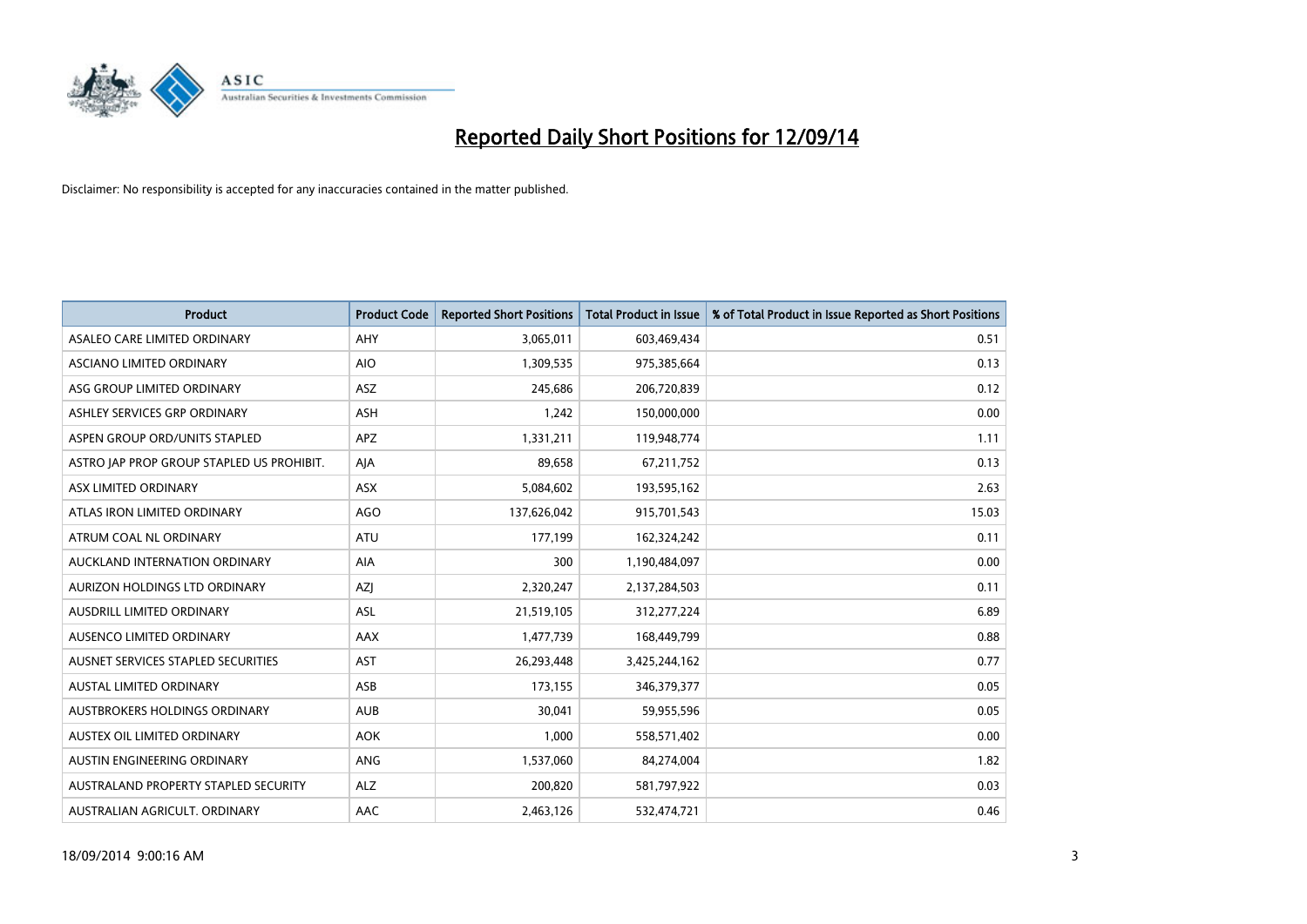

| <b>Product</b>                      | <b>Product Code</b> | <b>Reported Short Positions</b> | <b>Total Product in Issue</b> | % of Total Product in Issue Reported as Short Positions |
|-------------------------------------|---------------------|---------------------------------|-------------------------------|---------------------------------------------------------|
| AUSTRALIAN FOUNDAT, ORDINARY        | AFI                 | 100                             | 1,054,646,236                 | 0.00                                                    |
| AUSTRALIAN PHARM. ORDINARY          | API                 | 10,583,138                      | 488,115,883                   | 2.17                                                    |
| AUTOMOTIVE HOLDINGS ORDINARY        | AHE                 | 1,018,258                       | 306,437,941                   | 0.33                                                    |
| AVEO GROUP STAPLED SECURITIES       | AOG                 | 8,392,743                       | 500,111,460                   | 1.68                                                    |
| AWE LIMITED ORDINARY                | <b>AWE</b>          | 1,035,803                       | 522,696,385                   | 0.20                                                    |
| <b>AZONTO PET LTD ORDINARY</b>      | <b>APY</b>          | $\mathbf{1}$                    | 1,159,375,100                 | 0.00                                                    |
| AZUMAH RESOURCES ORDINARY           | <b>AZM</b>          | $\mathbf{1}$                    | 358,316,919                   | 0.00                                                    |
| BANDANNA ENERGY ORDINARY            | <b>BND</b>          | 24,135,792                      | 528,481,199                   | 4.57                                                    |
| BANK OF QUEENSLAND. ORDINARY        | <b>BOQ</b>          | 2,155,087                       | 362,516,534                   | 0.59                                                    |
| <b>BANNERMAN RESOURCES ORDINARY</b> | <b>BMN</b>          | 199,998                         | 329,745,150                   | 0.06                                                    |
| <b>BASE RES LIMITED ORDINARY</b>    | <b>BSE</b>          | 5,501,878                       | 561,840,029                   | 0.98                                                    |
| BATHURST RES LTD. ORDINARY          | <b>BRL</b>          | 2,734,031                       | 947,828,434                   | 0.29                                                    |
| <b>BC IRON LIMITED ORDINARY</b>     | <b>BCI</b>          | 5,598,448                       | 124,345,439                   | 4.50                                                    |
| BEACH ENERGY LIMITED ORDINARY       | <b>BPT</b>          | 23,672,974                      | 1,292,897,806                 | 1.83                                                    |
| BEADELL RESOURCE LTD ORDINARY       | <b>BDR</b>          | 34,723,545                      | 798,657,280                   | 4.35                                                    |
| BEGA CHEESE LTD ORDINARY            | <b>BGA</b>          | 922,630                         | 152,602,945                   | 0.60                                                    |
| BENDIGO AND ADELAIDE ORDINARY       | <b>BEN</b>          | 12,927,943                      | 448,487,486                   | 2.88                                                    |
| BENTHAM IMF LTD ORDINARY            | <b>IMF</b>          | 3,911,813                       | 165,370,269                   | 2.37                                                    |
| BERKELEY RESOURCES ORDINARY         | <b>BKY</b>          | 278,493                         | 180,361,323                   | 0.15                                                    |
| BETASHARES ASX RES ETF UNITS        | <b>ORE</b>          | 512,000                         | 2,923,641                     | 17.51                                                   |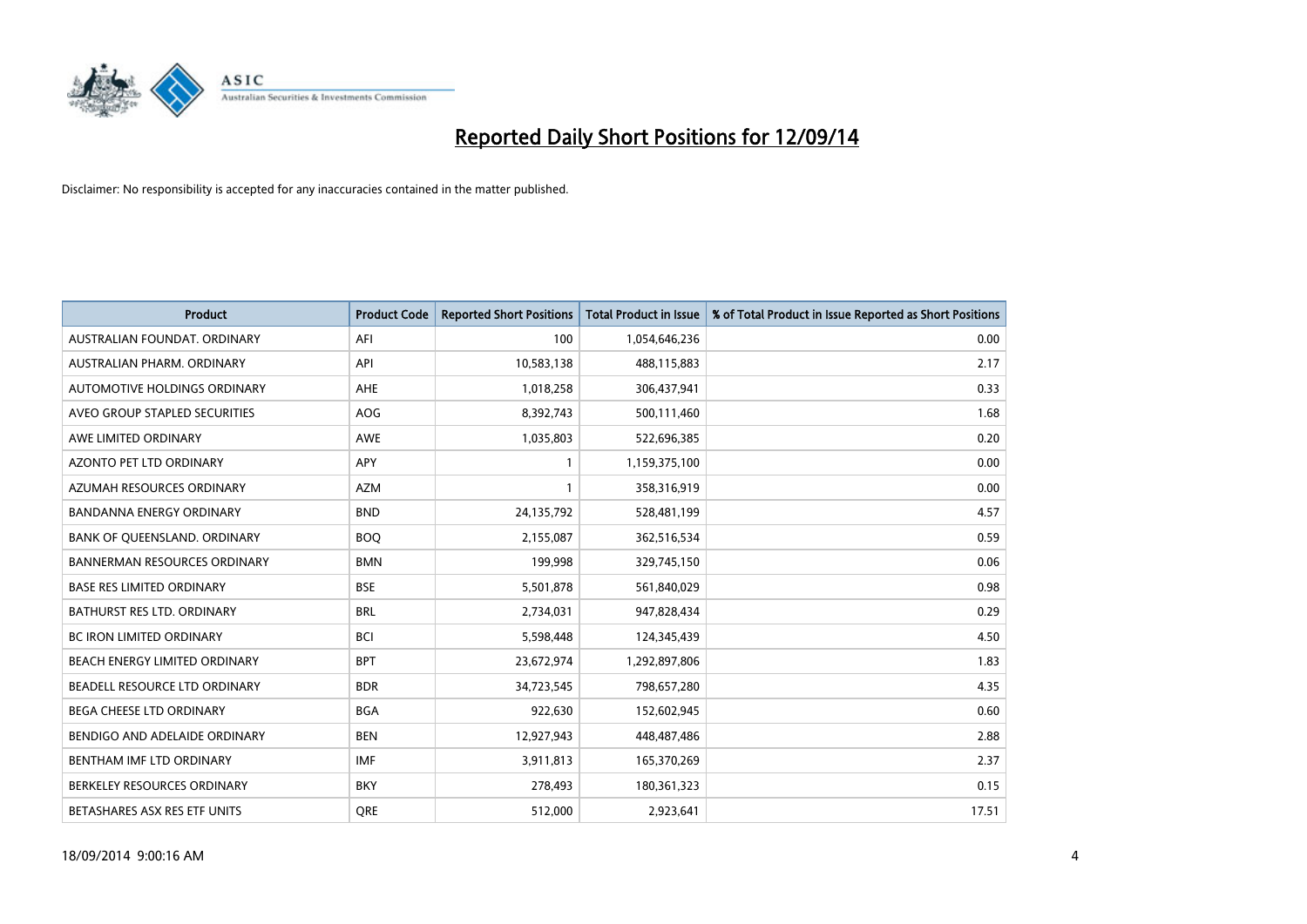

| <b>Product</b>                                | <b>Product Code</b> | <b>Reported Short Positions</b> | <b>Total Product in Issue</b> | % of Total Product in Issue Reported as Short Positions |
|-----------------------------------------------|---------------------|---------------------------------|-------------------------------|---------------------------------------------------------|
| BETASHARESCASHETF ETF UNITS                   | AAA                 | 634                             | 12,443,410                    | 0.01                                                    |
| BHP BILLITON LIMITED ORDINARY                 | <b>BHP</b>          | 12,271,574                      | 3,211,691,105                 | 0.38                                                    |
| <b>BIGAIR GROUP LIMITED ORDINARY</b>          | <b>BGL</b>          | 45,435                          | 172,872,340                   | 0.03                                                    |
| <b>BILLABONG ORDINARY</b>                     | <b>BBG</b>          | 10,519,601                      | 990,370,034                   | 1.06                                                    |
| <b>BLACKHAM RESOURCES ORDINARY</b>            | <b>BLK</b>          | 446,700                         | 118,612,952                   | 0.38                                                    |
| <b>BLACKMORES LIMITED ORDINARY</b>            | <b>BKL</b>          | 1,882                           | 17,114,947                    | 0.01                                                    |
| <b>BLACKTHORN RESOURCES ORD US PROHIBITED</b> | <b>BTR</b>          | 4,369                           | 164,285,950                   | 0.00                                                    |
| <b>BLUESCOPE STEEL LTD ORDINARY</b>           | <b>BSL</b>          | 4,304,464                       | 559,227,871                   | 0.77                                                    |
| <b>BOART LONGYEAR ORDINARY</b>                | <b>BLY</b>          | 35,170,361                      | 461,163,412                   | 7.63                                                    |
| <b>BORAL LIMITED, ORDINARY</b>                | <b>BLD</b>          | 19,089,181                      | 782,736,249                   | 2.44                                                    |
| BRADKEN LIMITED ORDINARY                      | <b>BKN</b>          | 13,151,186                      | 171,027,249                   | 7.69                                                    |
| <b>BRAMBLES LIMITED ORDINARY</b>              | <b>BXB</b>          | 1,914,950                       | 1,564,589,879                 | 0.12                                                    |
| BREVILLE GROUP LTD ORDINARY                   | <b>BRG</b>          | 3,505,129                       | 130,095,322                   | 2.69                                                    |
| <b>BRICKWORKS LIMITED ORDINARY</b>            | <b>BKW</b>          | 68,483                          | 148,038,996                   | 0.05                                                    |
| BT INVESTMENT MNGMNT ORDINARY                 | <b>BTT</b>          | 85                              | 284,384,906                   | 0.00                                                    |
| <b>BURSON GROUP LTD ORDINARY</b>              | <b>BAP</b>          | 3,119                           | 163,585,666                   | 0.00                                                    |
| <b>BURU ENERGY ORDINARY</b>                   | <b>BRU</b>          | 18,397,408                      | 298,505,530                   | 6.16                                                    |
| <b>BWP TRUST ORDINARY UNITS</b>               | <b>BWP</b>          | 5,849,236                       | 639,724,826                   | 0.91                                                    |
| CABCHARGE AUSTRALIA ORDINARY                  | CAB                 | 9,765,328                       | 120,430,683                   | 8.11                                                    |
| CALTEX AUSTRALIA ORDINARY                     | <b>CTX</b>          | 1,271,727                       | 270,000,000                   | 0.47                                                    |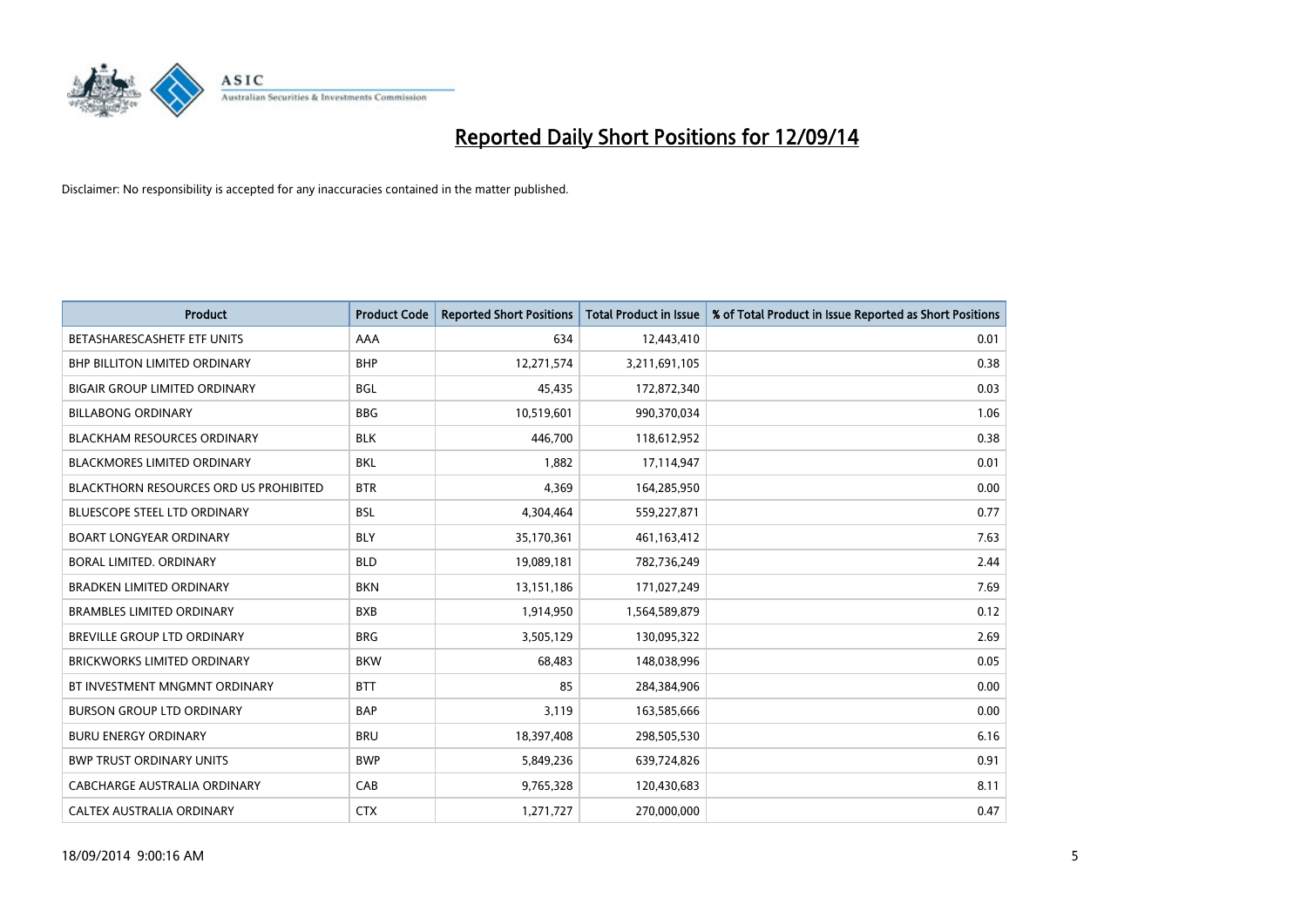

| <b>Product</b>                          | <b>Product Code</b> | <b>Reported Short Positions</b> | <b>Total Product in Issue</b> | % of Total Product in Issue Reported as Short Positions |
|-----------------------------------------|---------------------|---------------------------------|-------------------------------|---------------------------------------------------------|
| CAPE LAMBERT RES LTD ORDINARY           | <b>CFE</b>          | 530,727                         | 626,896,143                   | 0.08                                                    |
| <b>CAPITOL HEALTH ORDINARY</b>          | CAJ                 | 32,662                          | 431,180,115                   | 0.01                                                    |
| <b>CARDNO LIMITED ORDINARY</b>          | CDD                 | 7,524,696                       | 163,266,973                   | 4.61                                                    |
| CARNARVON PETROLEUM ORDINARY            | <b>CVN</b>          | 50,734                          | 987,198,353                   | 0.01                                                    |
| CARSALES.COM LTD ORDINARY               | <b>CRZ</b>          | 10,620,867                      | 238,374,986                   | 4.46                                                    |
| <b>CASH CONVERTERS ORDINARY</b>         | CCV                 | 7,918,962                       | 428,886,124                   | 1.85                                                    |
| CEDAR WOODS PROP. ORDINARY              | <b>CWP</b>          | 79,291                          | 78,336,371                    | 0.10                                                    |
| CENTRAL PETROLEUM ORDINARY              | <b>CTP</b>          | 1,468,338                       | 348,718,957                   | 0.42                                                    |
| CFS RETAIL TRUST GRP STAPLED SECURITIES | <b>CFX</b>          | 35,011,278                      | 3,050,355,727                 | 1.15                                                    |
| <b>CHALLENGER LIMITED ORDINARY</b>      | <b>CGF</b>          | 917,858                         | 564,063,117                   | 0.16                                                    |
| CHANDLER MACLEOD LTD ORDINARY           | <b>CMG</b>          | 4,242                           | 547,985,086                   | 0.00                                                    |
| CHARTER HALL GROUP STAPLED US PROHIBIT. | <b>CHC</b>          | 286,443                         | 355,015,480                   | 0.08                                                    |
| <b>CHARTER HALL RETAIL UNITS</b>        | <b>COR</b>          | 10,112,828                      | 372,893,153                   | 2.71                                                    |
| <b>CHORUS LIMITED ORDINARY</b>          | <b>CNU</b>          | 29,185                          | 396,369,767                   | 0.01                                                    |
| COAL OF AFRICA LTD ORDINARY             | <b>CZA</b>          | 426                             | 1,048,368,613                 | 0.00                                                    |
| <b>COALSPUR MINES LTD ORDINARY</b>      | <b>CPL</b>          | 2,485,947                       | 641,544,455                   | 0.39                                                    |
| COCA-COLA AMATIL ORDINARY               | <b>CCL</b>          | 17,713,758                      | 763,590,249                   | 2.32                                                    |
| <b>COCHLEAR LIMITED ORDINARY</b>        | <b>COH</b>          | 6,793,700                       | 57,062,020                    | 11.91                                                   |
| <b>COCKATOO COAL ORDINARY</b>           | <b>COK</b>          | 167,987                         | 4,560,196,928                 | 0.00                                                    |
| CODAN LIMITED ORDINARY                  | <b>CDA</b>          | 432,844                         | 176,969,924                   | 0.24                                                    |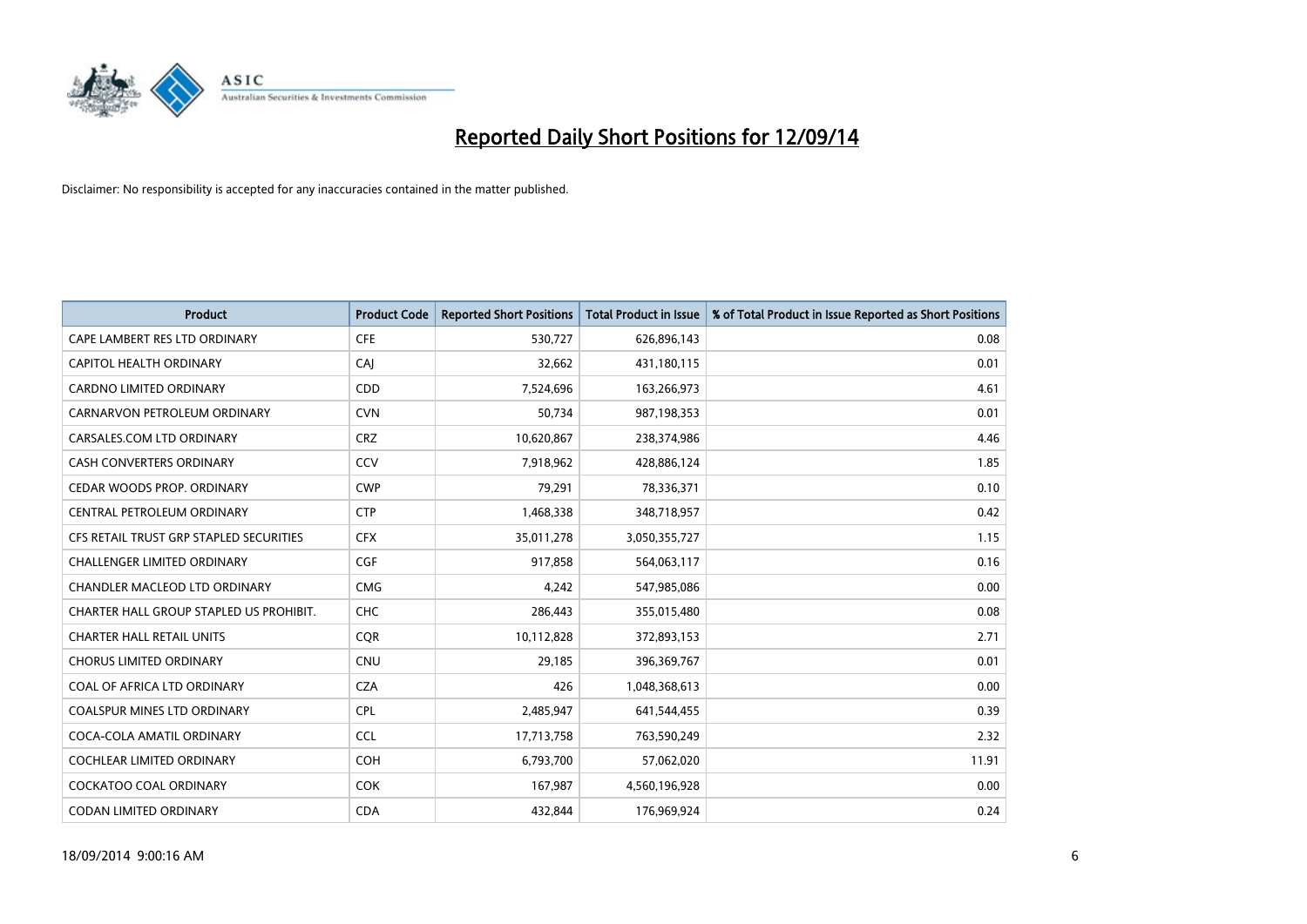

| <b>Product</b>                          | <b>Product Code</b> | <b>Reported Short Positions</b> | <b>Total Product in Issue</b> | % of Total Product in Issue Reported as Short Positions |
|-----------------------------------------|---------------------|---------------------------------|-------------------------------|---------------------------------------------------------|
| <b>COFFEY INTERNATIONAL ORDINARY</b>    | <b>COF</b>          | 6.077                           | 255,833,165                   | 0.00                                                    |
| <b>COKAL LTD ORDINARY</b>               | <b>CKA</b>          | 6,820                           | 471,103,926                   | 0.00                                                    |
| <b>COLLECTION HOUSE ORDINARY</b>        | <b>CLH</b>          | 2,175,437                       | 129,717,785                   | 1.68                                                    |
| <b>COLLINS FOODS LTD ORDINARY</b>       | <b>CKF</b>          | 100,038                         | 93,000,003                    | 0.11                                                    |
| COMMONWEALTH BANK, ORDINARY             | <b>CBA</b>          | 11,993,049                      | 1,621,319,194                 | 0.74                                                    |
| <b>COMPASS RESOURCES ORDINARY</b>       | <b>CMR</b>          | 7,472                           | 1,403,744,100                 | 0.00                                                    |
| <b>COMPUTERSHARE LTD ORDINARY</b>       | <b>CPU</b>          | 5,650,329                       | 556,203,079                   | 1.02                                                    |
| <b>COOPER ENERGY LTD ORDINARY</b>       | <b>COE</b>          | 316,548                         | 329,235,509                   | 0.10                                                    |
| <b>CORP TRAVEL LIMITED ORDINARY</b>     | <b>CTD</b>          | 201,821                         | 90,517,621                    | 0.22                                                    |
| <b>COVER-MORE GRP LTD ORDINARY</b>      | <b>CVO</b>          | 11,994,573                      | 317,750,000                   | 3.77                                                    |
| <b>CREDIT CORP GROUP ORDINARY</b>       | <b>CCP</b>          | 332,133                         | 46,131,882                    | 0.72                                                    |
| <b>CROMWELL PROP STAPLED SECURITIES</b> | <b>CMW</b>          | 5,072,714                       | 1,730,065,823                 | 0.29                                                    |
| <b>CROWE HORWATH AUS ORDINARY</b>       | <b>CRH</b>          | 284,910                         | 273,005,429                   | 0.10                                                    |
| <b>CROWN RESORTS LTD ORDINARY</b>       | <b>CWN</b>          | 6,274,945                       | 728,394,185                   | 0.86                                                    |
| <b>CSG LIMITED ORDINARY</b>             | CSV                 | 177,629                         | 279,290,492                   | 0.06                                                    |
| <b>CSL LIMITED ORDINARY</b>             | <b>CSL</b>          | 1,100,337                       | 474,622,141                   | 0.23                                                    |
| <b>CSR LIMITED ORDINARY</b>             | <b>CSR</b>          | 16,977,784                      | 506,000,315                   | 3.36                                                    |
| <b>CUDECO LIMITED ORDINARY</b>          | <b>CDU</b>          | 7,990,409                       | 235,425,143                   | 3.39                                                    |
| DART ENERGY LTD ORDINARY                | <b>DTE</b>          | 32,966,693                      | 1,108,752,733                 | 2.97                                                    |
| DATA#3 LIMITED ORDINARY                 | <b>DTL</b>          | 156,634                         | 153,974,950                   | 0.10                                                    |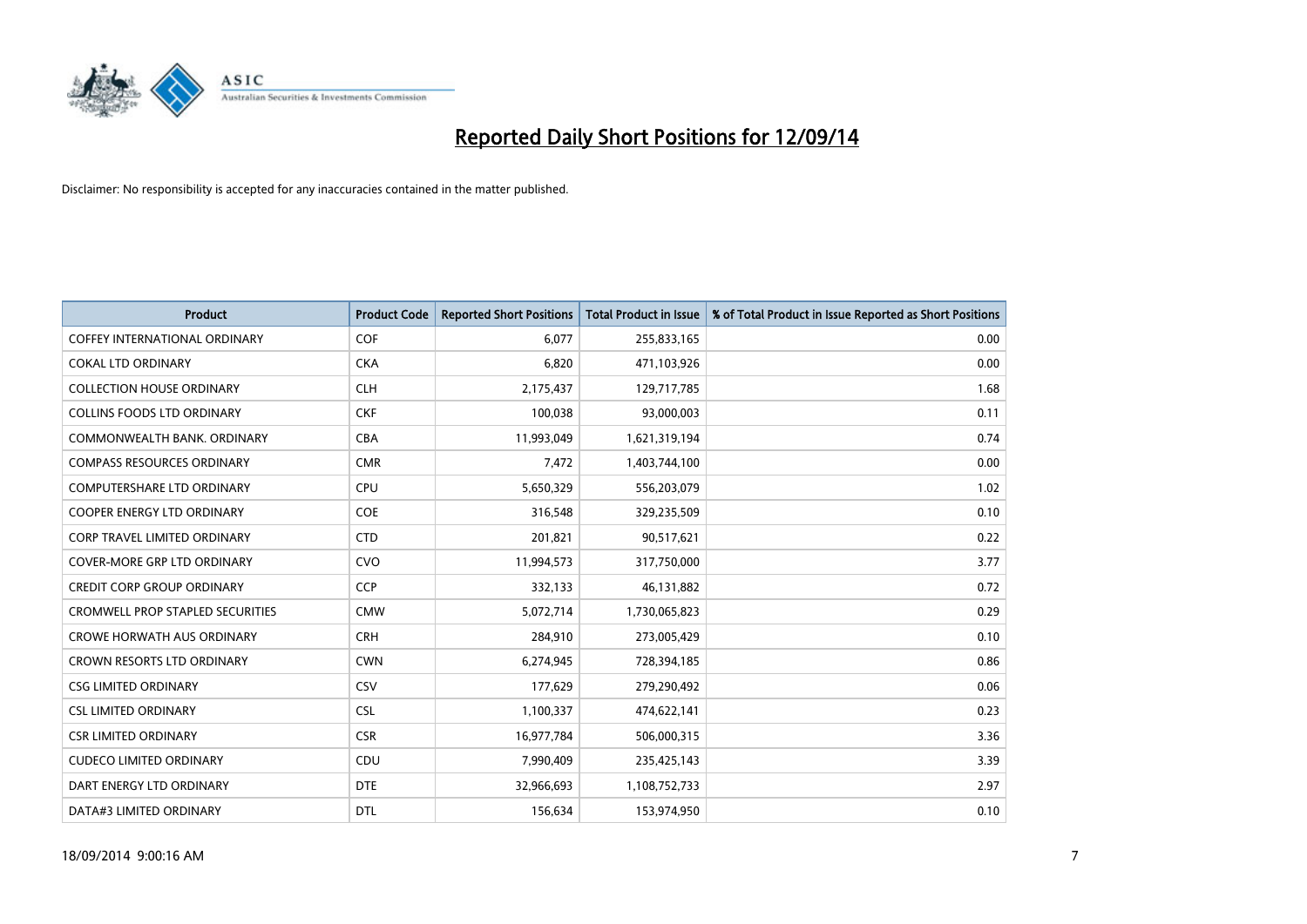

| <b>Product</b>                     | <b>Product Code</b> | <b>Reported Short Positions</b> | <b>Total Product in Issue</b> | % of Total Product in Issue Reported as Short Positions |
|------------------------------------|---------------------|---------------------------------|-------------------------------|---------------------------------------------------------|
| DECMIL GROUP LIMITED ORDINARY      | <b>DCG</b>          | 2,169,674                       | 168,657,794                   | 1.29                                                    |
| DEEP YELLOW LIMITED ORDINARY       | <b>DYL</b>          | 1,002                           | 1,888,400,127                 | 0.00                                                    |
| DEXUS PROPERTY GROUP STAPLED UNITS | <b>DXS</b>          | 12,202,409                      | 5,433,110,810                 | 0.22                                                    |
| DICK SMITH HLDGS ORDINARY          | <b>DSH</b>          | 19,839,890                      | 236,511,364                   | 8.39                                                    |
| DISCOVERY METALS LTD ORDINARY      | <b>DML</b>          | 1,277,631                       | 644,039,581                   | 0.20                                                    |
| DOMINO PIZZA ENTERPR ORDINARY      | <b>DMP</b>          | 772,779                         | 86,160,773                    | 0.90                                                    |
| DONACO INTERNATIONAL ORDINARY      | <b>DNA</b>          | 3,468,422                       | 460,626,004                   | 0.75                                                    |
| DORAY MINERALS LTD ORDINARY        | <b>DRM</b>          | 155,430                         | 165,834,256                   | 0.09                                                    |
| DOWNER EDI LIMITED ORDINARY        | <b>DOW</b>          | 19,935,063                      | 435,399,975                   | 4.58                                                    |
| DRILLSEARCH ENERGY ORDINARY        | <b>DLS</b>          | 15,794,648                      | 456,940,923                   | 3.46                                                    |
| DUET GROUP STAPLED US PROHIBIT.    | <b>DUE</b>          | 6,008,134                       | 1,327,719,444                 | 0.45                                                    |
| DUKETON MINING ORDINARY            | <b>DKM</b>          | 3,894                           | 82,524,812                    | 0.00                                                    |
| <b>DULUXGROUP LIMITED ORDINARY</b> | <b>DLX</b>          | 432,799                         | 383,503,942                   | 0.11                                                    |
| <b>DWS LTD ORDINARY</b>            | <b>DWS</b>          | 180,000                         | 132,362,763                   | 0.14                                                    |
| ECHO ENTERTAINMENT ORDINARY        | <b>EGP</b>          | 6,631,884                       | 825,672,730                   | 0.80                                                    |
| <b>ELDERS LIMITED ORDINARY</b>     | <b>ELD</b>          | 19,236,261                      | 455,013,329                   | 4.23                                                    |
| ELEMENTAL MINERALS ORDINARY        | ELM                 | 94,536                          | 315,663,391                   | 0.03                                                    |
| <b>EMECO HOLDINGS ORDINARY</b>     | <b>EHL</b>          | 6,784,021                       | 599,675,707                   | 1.13                                                    |
| <b>ENDEAVOUR MIN CORP CDI 1:1</b>  | <b>EVR</b>          | 31,265                          | 50,304,346                    | 0.06                                                    |
| ENERGY RESOURCES ORDINARY 'A'      | ERA                 | 11,069,154                      | 517,725,062                   | 2.14                                                    |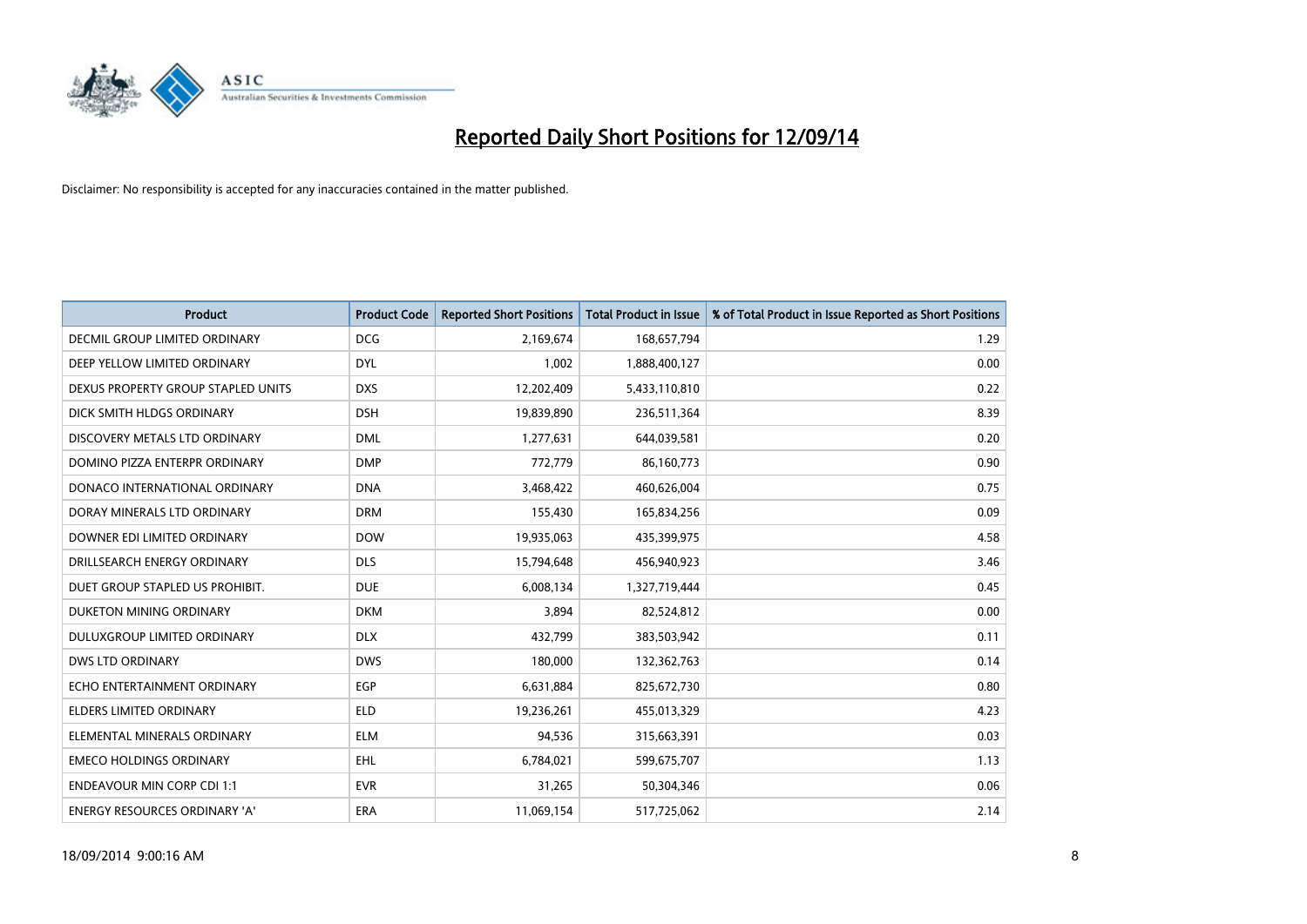

| <b>Product</b>                         | <b>Product Code</b> | <b>Reported Short Positions</b> | <b>Total Product in Issue</b> | % of Total Product in Issue Reported as Short Positions |
|----------------------------------------|---------------------|---------------------------------|-------------------------------|---------------------------------------------------------|
| <b>ENERGY WORLD CORPOR, ORDINARY</b>   | <b>EWC</b>          | 43,880,804                      | 1,734,166,672                 | 2.53                                                    |
| ENVESTRA LIMITED ORDINARY              | <b>ENV</b>          | 148,524                         | 1,796,808,474                 | 0.01                                                    |
| EQUATORIAL RES LTD ORDINARY            | EQX                 | 44,548                          | 122,185,353                   | 0.04                                                    |
| EQUITY TRUSTEES ORDINARY               | EQT                 | 19                              | 19,152,092                    | 0.00                                                    |
| ERM POWER LIMITED ORDINARY             | EPW                 | 385,022                         | 239,269,727                   | 0.16                                                    |
| EVOLUTION MINING LTD ORDINARY          | <b>EVN</b>          | 31,484,013                      | 713,218,647                   | 4.41                                                    |
| FAIRFAX MEDIA LTD ORDINARY             | <b>FXJ</b>          | 58,838,252                      | 2,351,955,725                 | 2.50                                                    |
| <b>FANTASTIC HOLDINGS ORDINARY</b>     | <b>FAN</b>          | 42,179                          | 103,068,398                   | 0.04                                                    |
| FAR LTD ORDINARY                       | FAR                 | 2,482,050                       | 2,699,846,742                 | 0.09                                                    |
| FEDERATION CNTRES ORD/UNIT STAPLED SEC | FDC.                | 1,941,429                       | 1,427,641,565                 | 0.14                                                    |
| FINBAR GROUP LIMITED ORDINARY          | FRI                 | 283                             | 227,018,204                   | 0.00                                                    |
| FISHER & PAYKEL H. ORDINARY            | <b>FPH</b>          | 19,364                          | 555,918,441                   | 0.00                                                    |
| FLEETWOOD CORP ORDINARY                | <b>FWD</b>          | 1,892,474                       | 60,581,211                    | 3.12                                                    |
| FLETCHER BUILDING ORDINARY             | <b>FBU</b>          | 954,846                         | 687,854,788                   | 0.14                                                    |
| FLEXIGROUP LIMITED ORDINARY            | <b>FXL</b>          | 3,800,546                       | 304,096,060                   | 1.25                                                    |
| FLIGHT CENTRE TRAVEL ORDINARY          | <b>FLT</b>          | 5,559,126                       | 100,586,119                   | 5.53                                                    |
| FLINDERS MINES LTD ORDINARY            | <b>FMS</b>          | 420,990                         | 2,400,995,602                 | 0.02                                                    |
| FOCUS MINERALS LTD ORDINARY            | <b>FML</b>          | 836,925                         | 9,137,375,877                 | 0.01                                                    |
| <b>FOLKESTONE EDU TRUST UNITS</b>      | <b>FET</b>          | 1,466,198                       | 205,069,661                   | 0.71                                                    |
| FONTERRA SHARE FUND ORDINARY UNITS     | <b>FSF</b>          | 548,571                         | 115,510,746                   | 0.47                                                    |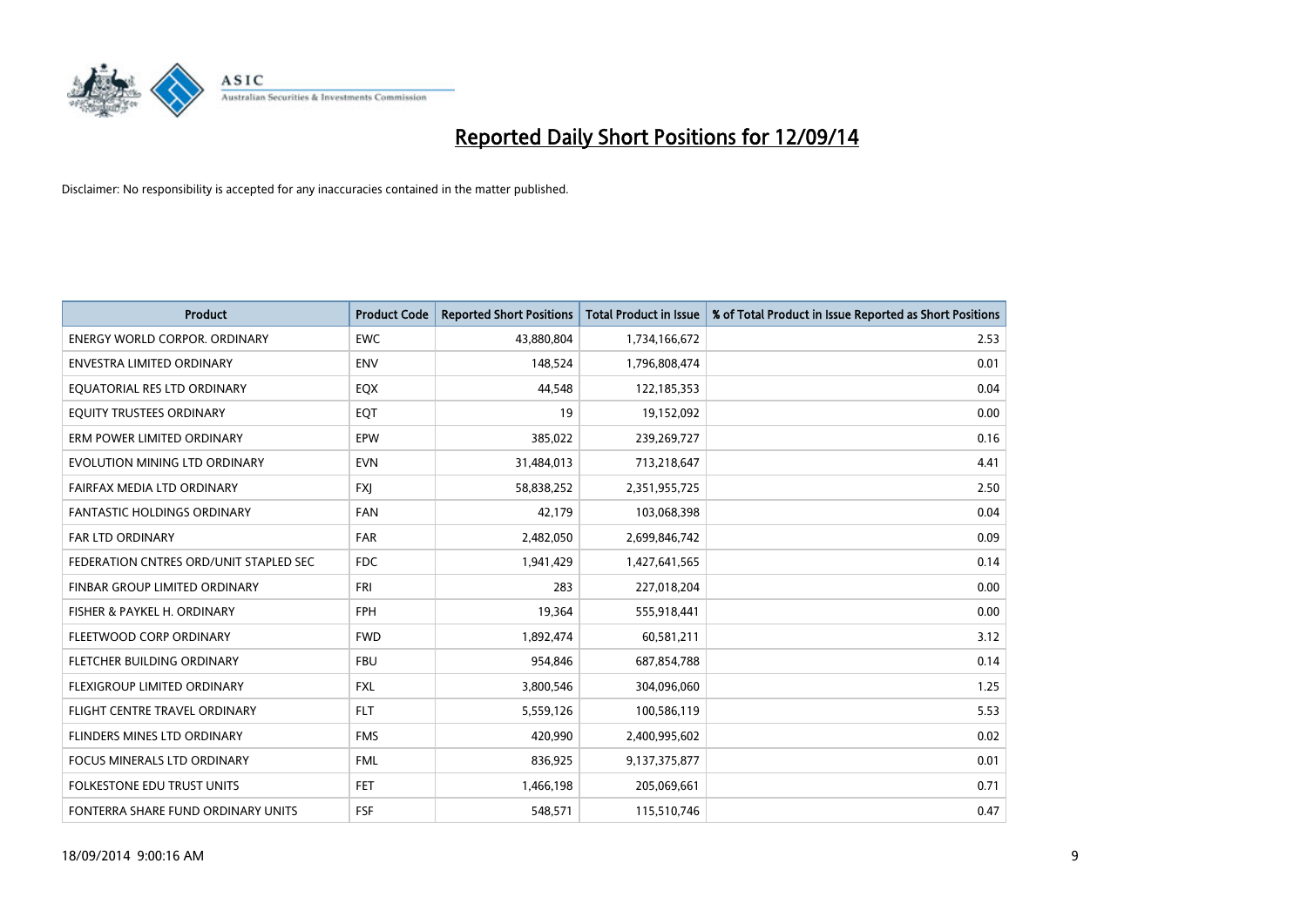

| <b>Product</b>                                   | <b>Product Code</b> | <b>Reported Short Positions</b> | <b>Total Product in Issue</b> | % of Total Product in Issue Reported as Short Positions |
|--------------------------------------------------|---------------------|---------------------------------|-------------------------------|---------------------------------------------------------|
| <b>FORTESCUE METALS GRP ORDINARY</b>             | <b>FMG</b>          | 253,447,350                     | 3,113,798,151                 | 8.14                                                    |
| <b>G.U.D. HOLDINGS ORDINARY</b>                  | GUD                 | 2,363,846                       | 70,939,492                    | 3.33                                                    |
| <b>G8 EDUCATION LIMITED ORDINARY</b>             | <b>GEM</b>          | 12,546,622                      | 332,073,918                   | 3.78                                                    |
| <b>GALAXY RESOURCES ORDINARY</b>                 | GXY                 | 743,086                         | 1,064,493,083                 | 0.07                                                    |
| <b>GBST HOLDINGS., ORDINARY</b>                  | GBT                 | 19,881                          | 66,561,725                    | 0.03                                                    |
| <b>GDI PROPERTY GRP STAPLED SECURITIES</b>       | GDI                 | 51,505                          | 567,575,025                   | 0.01                                                    |
| <b>GENWORTH MORTGAGE ORDINARY</b>                | <b>GMA</b>          | 820,295                         | 650,000,000                   | 0.13                                                    |
| <b>GEODYNAMICS LIMITED ORDINARY</b>              | GDY                 | 819                             | 435,880,130                   | 0.00                                                    |
| GI DYNAMICS, INC CDI US PROHIBITED               | GID                 | 1,919,000                       | 466,631,120                   | 0.41                                                    |
| <b>GINDALBIE METALS LTD ORDINARY</b>             | GBG                 | 34,832,500                      | 1,495,306,811                 | 2.33                                                    |
| <b>GOLD ROAD RES LTD ORDINARY</b>                | GOR                 | 3,988,063                       | 515,419,042                   | 0.77                                                    |
| <b>GOODMAN FIELDER. ORDINARY</b>                 | <b>GFF</b>          | 8,417,340                       | 1,955,559,207                 | 0.43                                                    |
| <b>GOODMAN GROUP STAPLED</b>                     | <b>GMG</b>          | 1,721,467                       | 1,745,417,725                 | 0.10                                                    |
| <b>GPT GROUP STAPLED SEC.</b>                    | <b>GPT</b>          | 2,511,888                       | 1,685,460,955                 | 0.15                                                    |
| <b>GRAINCORP LIMITED A CLASS ORDINARY</b>        | GNC                 | 9,509,704                       | 228,855,628                   | 4.16                                                    |
| <b>GRANGE RESOURCES. ORDINARY</b>                | GRR                 | 5,856,482                       | 1,157,097,869                 | 0.51                                                    |
| <b>GREENCROSS LIMITED ORDINARY</b>               | GXL                 | 1,343,400                       | 110,654,390                   | 1.21                                                    |
| <b>GREENLAND MIN EN LTD ORDINARY</b>             | GGG                 | 939,238                         | 668,464,377                   | 0.14                                                    |
| <b>GREENLAND MIN EN LTD RIGHTS 26-JUN-14</b>     | GGGR                | 3,842                           | 88,685,050                    | 0.00                                                    |
| <b>GROWTHPOINT PROPERTY ORD/UNIT STAPLED SEC</b> | GOZ                 | 370,867                         | 554,315,998                   | 0.07                                                    |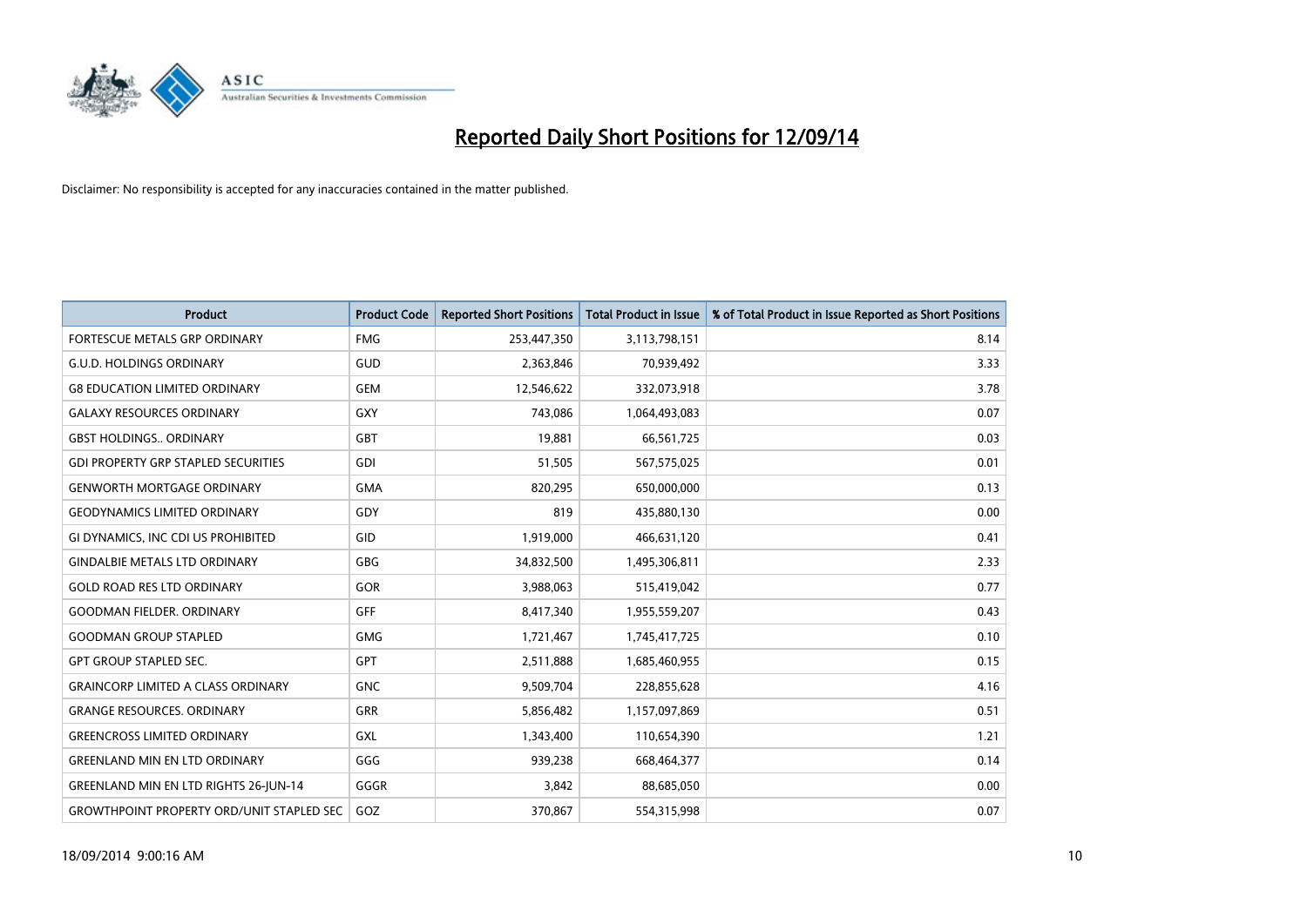

| <b>Product</b>                        | <b>Product Code</b> | <b>Reported Short Positions</b> | <b>Total Product in Issue</b> | % of Total Product in Issue Reported as Short Positions |
|---------------------------------------|---------------------|---------------------------------|-------------------------------|---------------------------------------------------------|
| <b>GRYPHON MINERALS LTD ORDINARY</b>  | GRY                 | 4,408,086                       | 401,115,935                   | 1.10                                                    |
| <b>GUILDFORD COAL LTD ORDINARY</b>    | <b>GUF</b>          | 2,805,503                       | 845,190,354                   | 0.33                                                    |
| <b>GWA GROUP LTD ORDINARY</b>         | <b>GWA</b>          | 12,991,152                      | 306,533,770                   | 4.24                                                    |
| <b>HARVEY NORMAN ORDINARY</b>         | <b>HVN</b>          | 29,490,788                      | 1,062,316,784                 | 2.78                                                    |
| HEALTHSCOPE LIMITED. ORDINARY         | <b>HSO</b>          | 781,007                         | 1,732,094,838                 | 0.05                                                    |
| <b>HENDERSON GROUP CDI 1:1</b>        | <b>HGG</b>          | 4,027,161                       | 664,599,011                   | 0.61                                                    |
| <b>HFA HOLDINGS LIMITED ORDINARY</b>  | <b>HFA</b>          | 6,137,809                       | 162,147,897                   | 3.79                                                    |
| HIGHFIELD RES LTD ORDINARY            | <b>HFR</b>          | 50,000                          | 155,825,003                   | 0.03                                                    |
| <b>HIGHLANDS PACIFIC ORDINARY</b>     | <b>HIG</b>          | 3,153                           | 918,694,336                   | 0.00                                                    |
| HILLGROVE RES LTD DEFERRED SETTLEMENT | <b>HGODA</b>        | 52,785                          | 147,709,972                   | 0.04                                                    |
| HILLGROVE RES LTD ORDINARY            | <b>HGO</b>          | 687                             | 1,181,679,771                 | 0.00                                                    |
| <b>HILLS LTD ORDINARY</b>             | <b>HIL</b>          | 254,757                         | 233,818,633                   | 0.11                                                    |
| HORIZON OIL LIMITED ORDINARY          | <b>HZN</b>          | 29,311,289                      | 1,301,981,265                 | 2.25                                                    |
| <b>ICAR ASIA LTD ORDINARY</b>         | ICQ                 | 46,268                          | 122,688,846                   | 0.04                                                    |
| <b>ICON ENERGY LIMITED ORDINARY</b>   | <b>ICN</b>          | 806,640                         | 615,774,351                   | 0.13                                                    |
| <b>IINET LIMITED ORDINARY</b>         | <b>IIN</b>          | 7,686,945                       | 161,238,847                   | 4.77                                                    |
| ILUKA RESOURCES ORDINARY              | ILU                 | 36,974,127                      | 418,700,517                   | 8.83                                                    |
| <b>IMDEX LIMITED ORDINARY</b>         | <b>IMD</b>          | 2,312,320                       | 216,203,136                   | 1.07                                                    |
| <b>IMX RESOURCES LTD ORDINARY</b>     | <b>IXR</b>          | $\mathbf{1}$                    | 451,497,138                   | 0.00                                                    |
| <b>INCITEC PIVOT ORDINARY</b>         | <b>IPL</b>          | 35,854,911                      | 1,654,998,197                 | 2.17                                                    |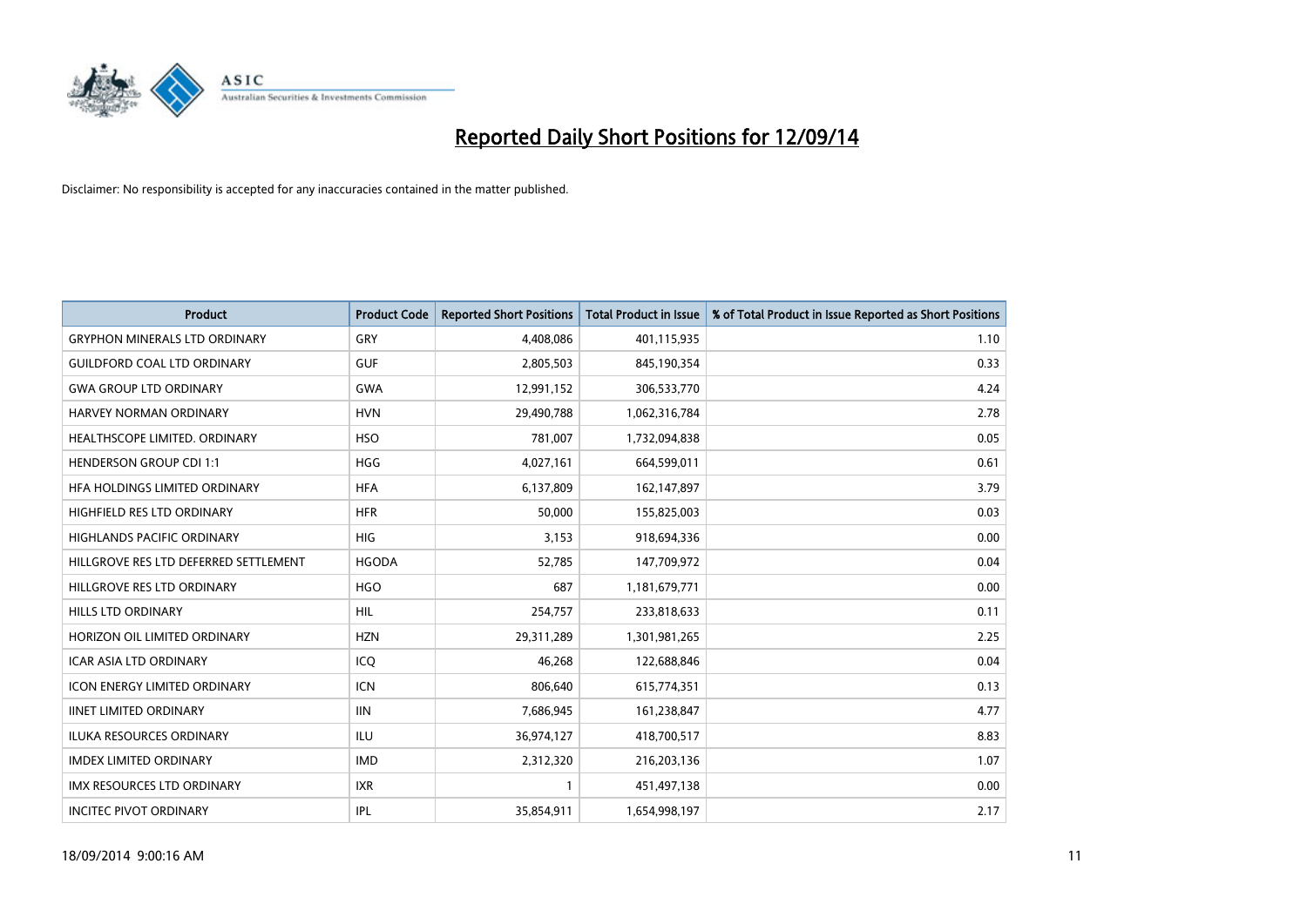

| <b>Product</b>                                | <b>Product Code</b> | <b>Reported Short Positions</b> | <b>Total Product in Issue</b> | % of Total Product in Issue Reported as Short Positions |
|-----------------------------------------------|---------------------|---------------------------------|-------------------------------|---------------------------------------------------------|
| <b>INDEPENDENCE GROUP ORDINARY</b>            | <b>IGO</b>          | 62,060                          | 234,256,573                   | 0.03                                                    |
| INDOPHIL RESOURCES ORDINARY                   | <b>IRN</b>          | 693,584                         | 1,203,146,194                 | 0.06                                                    |
| <b>INDUSTRIA REIT STAPLED</b>                 | <b>IDR</b>          | 5,796                           | 125,000,001                   | 0.00                                                    |
| INFIGEN ENERGY STAPLED SECURITIES             | <b>IFN</b>          | 2,500,141                       | 767,887,581                   | 0.33                                                    |
| <b>INGENIA GROUP STAPLED SECURITIES</b>       | <b>INA</b>          | 1,810,406                       | 678,058,232                   | 0.27                                                    |
| <b>INSURANCE AUSTRALIA ORDINARY</b>           | IAG                 | 7,353,475                       | 2,341,618,048                 | 0.31                                                    |
| <b>INTREPID MINES ORDINARY</b>                | IAU                 | 1,909,357                       | 557,500,888                   | 0.34                                                    |
| <b>INVESTA OFFICE FUND STAPLED SECURITIES</b> | <b>IOF</b>          | 546,390                         | 614,047,458                   | 0.09                                                    |
| <b>INVOCARE LIMITED ORDINARY</b>              | <b>IVC</b>          | 4,694,499                       | 110,030,298                   | 4.27                                                    |
| <b>IOOF HOLDINGS LTD ORDINARY</b>             | IFL                 | 6,652,768                       | 300,133,752                   | 2.22                                                    |
| <b>IPROPERTY GROUP LTD ORDINARY</b>           | <b>IPP</b>          | 2,415,733                       | 181,703,204                   | 1.33                                                    |
| <b>IRESS LIMITED ORDINARY</b>                 | <b>IRE</b>          | 4,751,349                       | 159,097,319                   | 2.99                                                    |
| <b>IRON ORE HOLDINGS ORDINARY</b>             | <b>IOH</b>          | 603,849                         | 161,174,005                   | 0.37                                                    |
| <b>ISELECT LTD ORDINARY</b>                   | <b>ISU</b>          | 829,502                         | 260,889,894                   | 0.32                                                    |
| <b>ISENTIA GROUP LTD ORDINARY</b>             | <b>ISD</b>          | 14,746                          | 200,000,001                   | 0.01                                                    |
| JAMES HARDIE INDUST CHESS DEPOSITARY INT      | <b>IHX</b>          | 5,061,100                       | 444,882,763                   | 1.14                                                    |
| <b>JAPARA HEALTHCARE LT ORDINARY</b>          | <b>IHC</b>          | 4,153,936                       | 263,046,592                   | 1.58                                                    |
| <b>JB HI-FI LIMITED ORDINARY</b>              | JBH                 | 10,584,231                      | 99,238,673                    | 10.67                                                   |
| KAGARA LTD ORDINARY                           | KZL                 | 34,720                          | 798,953,117                   | 0.00                                                    |
| KAROON GAS AUSTRALIA ORDINARY                 | <b>KAR</b>          | 19,123,413                      | 255,997,690                   | 7.47                                                    |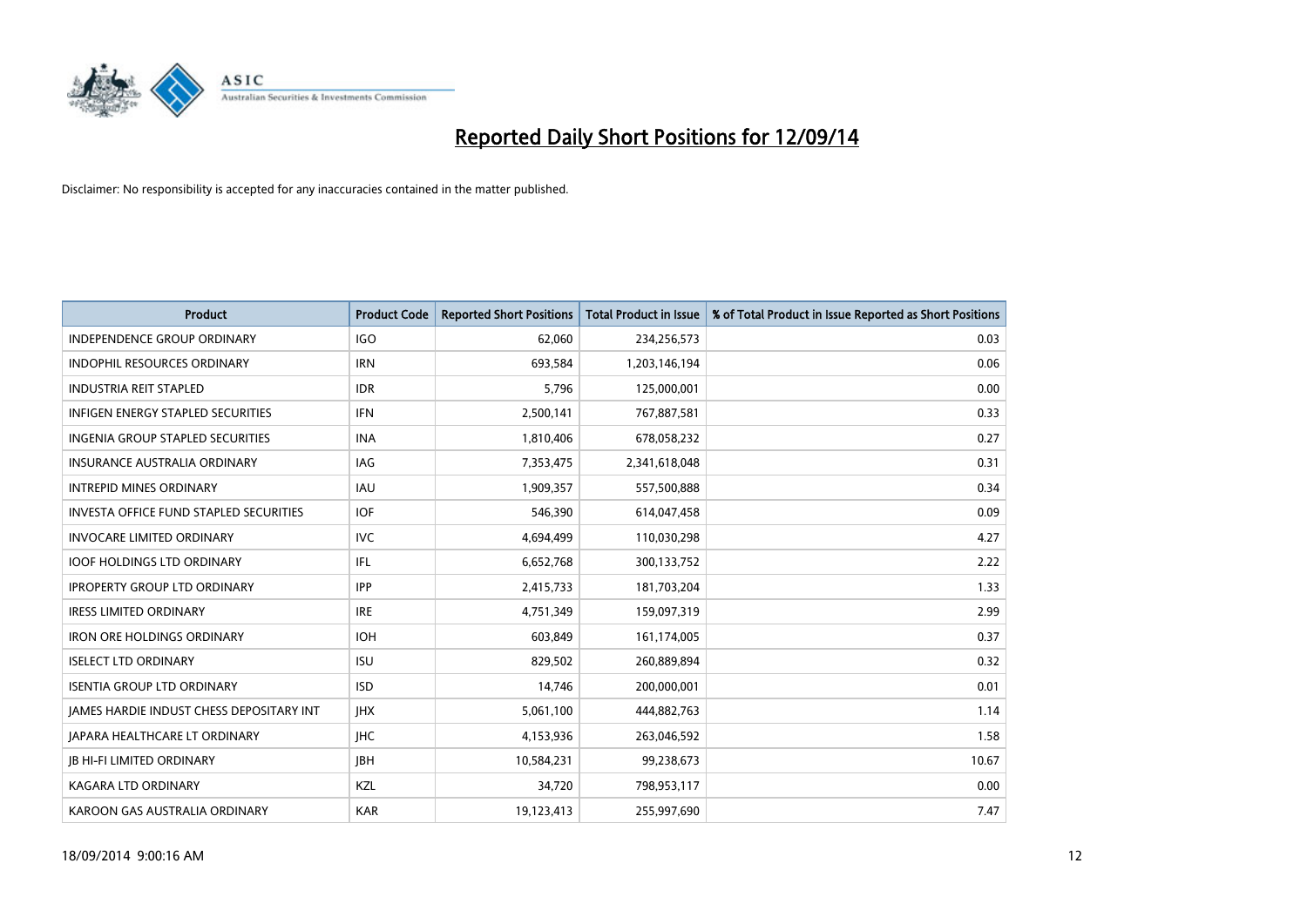

| <b>Product</b>                        | <b>Product Code</b> | <b>Reported Short Positions</b> | <b>Total Product in Issue</b> | % of Total Product in Issue Reported as Short Positions |
|---------------------------------------|---------------------|---------------------------------|-------------------------------|---------------------------------------------------------|
| KATHMANDU HOLD LTD ORDINARY           | <b>KMD</b>          | 1,773,491                       | 201,192,124                   | 0.88                                                    |
| <b>KBL MINING LIMITED ORDINARY</b>    | KBL                 | 1,820                           | 393,535,629                   | 0.00                                                    |
| KINGSGATE CONSOLID. ORDINARY          | <b>KCN</b>          | 13,022,487                      | 223,584,937                   | 5.82                                                    |
| KINGSROSE MINING LTD ORDINARY         | <b>KRM</b>          | 457,106                         | 358,611,493                   | 0.13                                                    |
| <b>KOGI IRON LTD ORDINARY</b>         | <b>KFE</b>          | 1,651,098                       | 376,669,836                   | 0.44                                                    |
| LEIGHTON HOLDINGS ORDINARY            | LEI.                | 6,843,228                       | 338,503,563                   | 2.02                                                    |
| LEND LEASE GROUP UNIT/ORD STAPLED     | LLC                 | 1,781,083                       | 577,475,833                   | 0.31                                                    |
| LIFESTYLE COMMUNIT. ORDINARY          | LIC                 | 4,000                           | 99,970,131                    | 0.00                                                    |
| LIQUEFIED NATURAL ORDINARY            | LNG                 | 8,629,467                       | 461,402,201                   | 1.87                                                    |
| LONESTAR RESO LTD ORDINARY            | <b>LNR</b>          | 952,203                         | 752,187,211                   | 0.13                                                    |
| LUCAPA DIAMOND LTD ORDINARY           | LOM                 | 25,089                          | 181,742,312                   | 0.01                                                    |
| <b>LYNAS CORPORATION ORDINARY</b>     | <b>LYC</b>          | 132,823,840                     | 2,333,801,566                 | 5.69                                                    |
| M2 GRP LTD ORDINARY                   | <b>MTU</b>          | 6,198,371                       | 180,824,848                   | 3.43                                                    |
| <b>MACA LIMITED ORDINARY</b>          | <b>MLD</b>          | 1,066,004                       | 202,676,373                   | 0.53                                                    |
| <b>MACMAHON HOLDINGS ORDINARY</b>     | <b>MAH</b>          | 4,272,675                       | 1,261,699,966                 | 0.34                                                    |
| MACO ATLAS ROADS GRP ORDINARY STAPLED | <b>MOA</b>          | 2,947,462                       | 511,538,852                   | 0.58                                                    |
| MACQUARIE GROUP LTD ORDINARY          | <b>MQG</b>          | 1,155,720                       | 321,202,994                   | 0.36                                                    |
| MAGELLAN FIN GRP LTD ORDINARY         | <b>MFG</b>          | 4,081,542                       | 158,918,177                   | 2.57                                                    |
| MATRIX C & E LTD ORDINARY             | <b>MCE</b>          | 2,663,133                       | 94,555,428                    | 2.82                                                    |
| MAVERICK DRILLING ORDINARY            | <b>MAD</b>          | 7,095,989                       | 534,321,602                   | 1.33                                                    |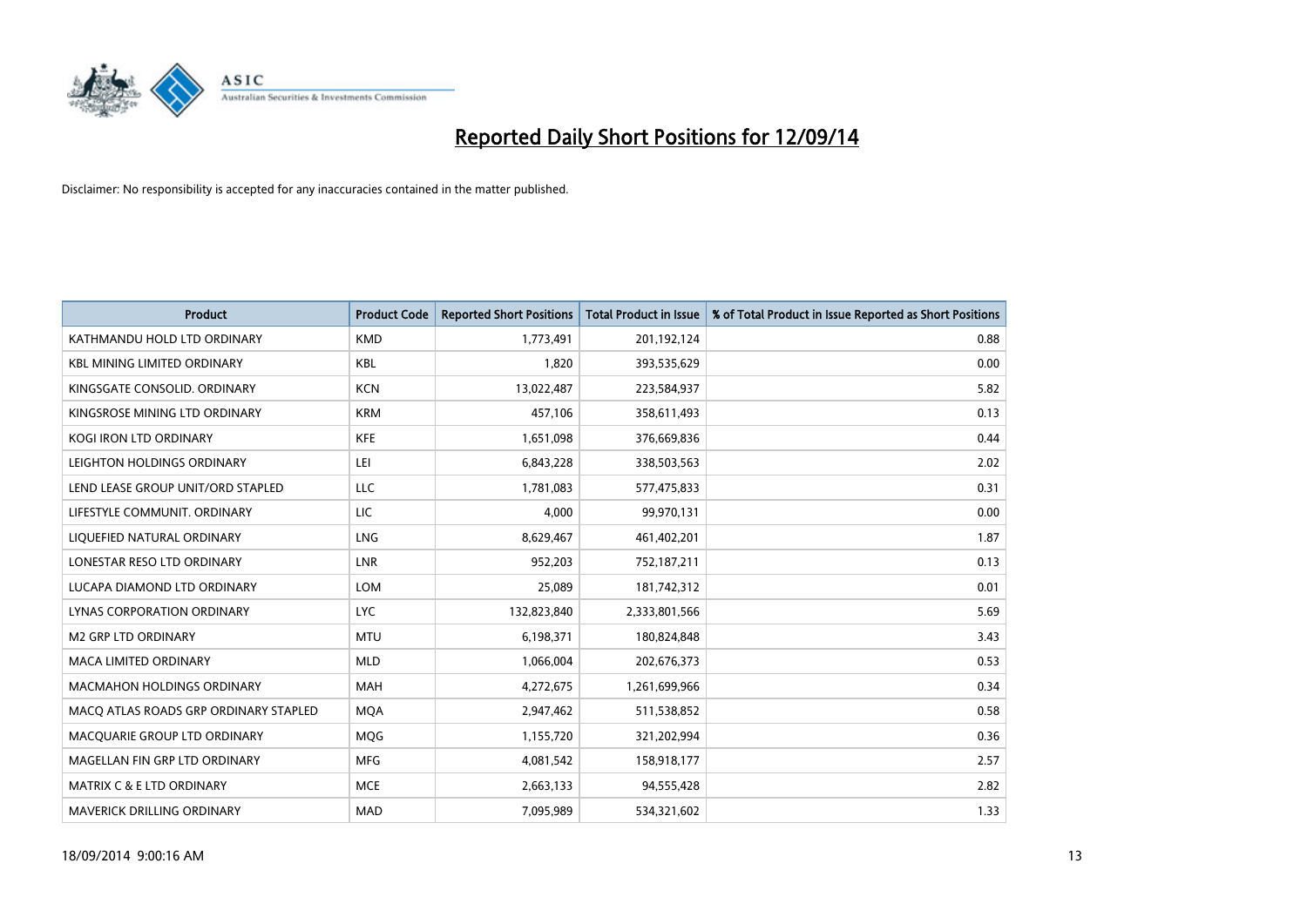

| <b>Product</b>                       | <b>Product Code</b> | <b>Reported Short Positions</b> | <b>Total Product in Issue</b> | % of Total Product in Issue Reported as Short Positions |
|--------------------------------------|---------------------|---------------------------------|-------------------------------|---------------------------------------------------------|
| <b>MAXITRANS INDUSTRIES ORDINARY</b> | <b>MXI</b>          | 47,564                          | 185,075,653                   | 0.03                                                    |
| MAYNE PHARMA LTD ORDINARY            | <b>MYX</b>          | 8,317,717                       | 587,634,335                   | 1.42                                                    |
| MCMILLAN SHAKESPEARE ORDINARY        | <b>MMS</b>          | 823.805                         | 77,515,525                    | 1.06                                                    |
| MCPHERSON'S LTD ORDINARY             | <b>MCP</b>          | 10,061                          | 95,434,645                    | 0.01                                                    |
| MEDUSA MINING LTD ORDINARY           | <b>MML</b>          | 7,685,911                       | 207,794,301                   | 3.70                                                    |
| MELBOURNE IT LIMITED ORDINARY        | <b>MLB</b>          | 44                              | 92,944,392                    | 0.00                                                    |
| MERIDIAN ENERGY INSTALMENT RECEIPTS  | <b>MEZCA</b>        | 315,976                         | 1,255,413,626                 | 0.03                                                    |
| <b>MERMAID MARINE ORDINARY</b>       | <b>MRM</b>          | 11,925,345                      | 366,766,098                   | 3.25                                                    |
| MESOBLAST LIMITED ORDINARY           | <b>MSB</b>          | 19,835,718                      | 321,640,094                   | 6.17                                                    |
| METALS X LIMITED ORDINARY            | <b>MLX</b>          | 393,669                         | 1,655,826,110                 | 0.02                                                    |
| METCASH LIMITED ORDINARY             | <b>MTS</b>          | 104,303,737                     | 903,309,574                   | 11.55                                                   |
| MIGHTY RIVER POWER ORDINARY          | <b>MYT</b>          | 3,806,804                       | 1,400,012,517                 | 0.27                                                    |
| MINCOR RESOURCES NL ORDINARY         | <b>MCR</b>          | 24,654                          | 188,208,274                   | 0.01                                                    |
| MINERAL DEPOSITS ORDINARY            | <b>MDL</b>          | 1,014,542                       | 103,676,341                   | 0.98                                                    |
| MINERAL RESOURCES, ORDINARY          | <b>MIN</b>          | 14,367,625                      | 186,556,246                   | 7.70                                                    |
| MINT WIRELESS ORDINARY               | <b>MNW</b>          | 1,574,282                       | 470,372,395                   | 0.33                                                    |
| MIRABELA NICKEL LTD ORDINARY         | <b>MBN</b>          | 10                              | 929,710,216                   | 0.00                                                    |
| MIRVAC GROUP STAPLED SECURITIES      | <b>MGR</b>          | 1,597,743                       | 3,697,197,370                 | 0.04                                                    |
| MOBILE EMBRACE LTD ORDINARY          | <b>MBE</b>          | 28,000                          | 376,510,098                   | 0.01                                                    |
| MOLOPO ENERGY LTD ORDINARY           | <b>MPO</b>          | 41,118                          | 248,705,730                   | 0.02                                                    |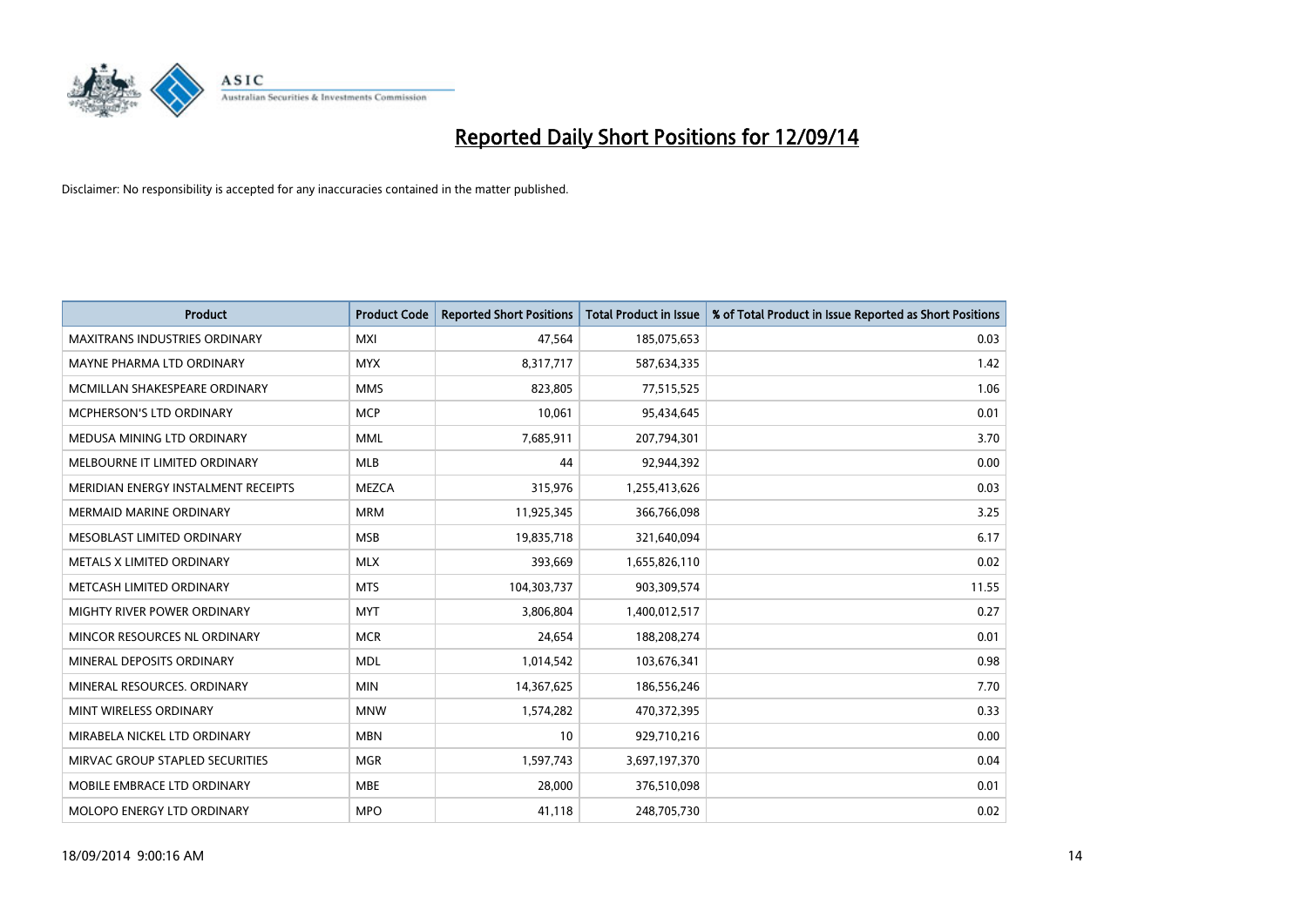

| <b>Product</b>                    | <b>Product Code</b> | <b>Reported Short Positions</b> | <b>Total Product in Issue</b> | % of Total Product in Issue Reported as Short Positions |
|-----------------------------------|---------------------|---------------------------------|-------------------------------|---------------------------------------------------------|
| MONADELPHOUS GROUP ORDINARY       | <b>MND</b>          | 8,515,711                       | 92,796,819                    | 9.18                                                    |
| MORTGAGE CHOICE LTD ORDINARY      | <b>MOC</b>          | 1,496                           | 123,879,296                   | 0.00                                                    |
| <b>MOUNT GIBSON IRON ORDINARY</b> | MGX                 | 18,436,895                      | 1,090,805,085                 | 1.69                                                    |
| MULTIPLEX SITES SITES             | <b>MXUPA</b>        | 2,077                           | 4,500,000                     | 0.05                                                    |
| <b>MYER HOLDINGS LTD ORDINARY</b> | <b>MYR</b>          | 79,547,774                      | 585,684,551                   | 13.58                                                   |
| <b>MYSTATE LIMITED ORDINARY</b>   | <b>MYS</b>          | 54,590                          | 87,283,417                    | 0.06                                                    |
| NANOSONICS LIMITED ORDINARY       | <b>NAN</b>          | 1,661,439                       | 264,332,826                   | 0.63                                                    |
| NATIONAL AUST, BANK ORDINARY      | <b>NAB</b>          | 7,375,123                       | 2,365,771,681                 | 0.31                                                    |
| NATIONAL STORAGE STAPLED          | <b>NSR</b>          | 706,242                         | 281,631,660                   | 0.25                                                    |
| NAVITAS LIMITED ORDINARY          | <b>NVT</b>          | 3,225,171                       | 375,712,581                   | 0.86                                                    |
| NEARMAP LTD ORDINARY              | <b>NEA</b>          | 909,371                         | 337,946,101                   | 0.27                                                    |
| NEON ENERGY LIMITED ORDINARY      | <b>NEN</b>          | 140,474                         | 553,037,848                   | 0.03                                                    |
| NEW HOPE CORPORATION ORDINARY     | <b>NHC</b>          | 1,832,650                       | 830,999,449                   | 0.22                                                    |
| NEW STANDARD ENERGY ORDINARY      | <b>NSE</b>          | 4,200                           | 386,169,603                   | 0.00                                                    |
| NEWCREST MINING ORDINARY          | <b>NCM</b>          | 10,461,995                      | 766,510,971                   | 1.36                                                    |
| NEWS CORP A NON-VOTING CDI        | <b>NWSLV</b>        | 418,768                         | 2,976,217                     | 14.07                                                   |
| NEWS CORP B VOTING CDI            | <b>NWS</b>          | 2,221,849                       | 22,645,126                    | 9.81                                                    |
| NEWSAT LIMITED ORDINARY           | <b>NWT</b>          | 7,445,526                       | 613,199,841                   | 1.21                                                    |
| NEXTDC LIMITED ORDINARY           | <b>NXT</b>          | 19,415,106                      | 193,154,486                   | 10.05                                                   |
| NEXUS ENERGY LIMITED ORDINARY     | <b>NXS</b>          | 83,983                          | 1,330,219,459                 | 0.01                                                    |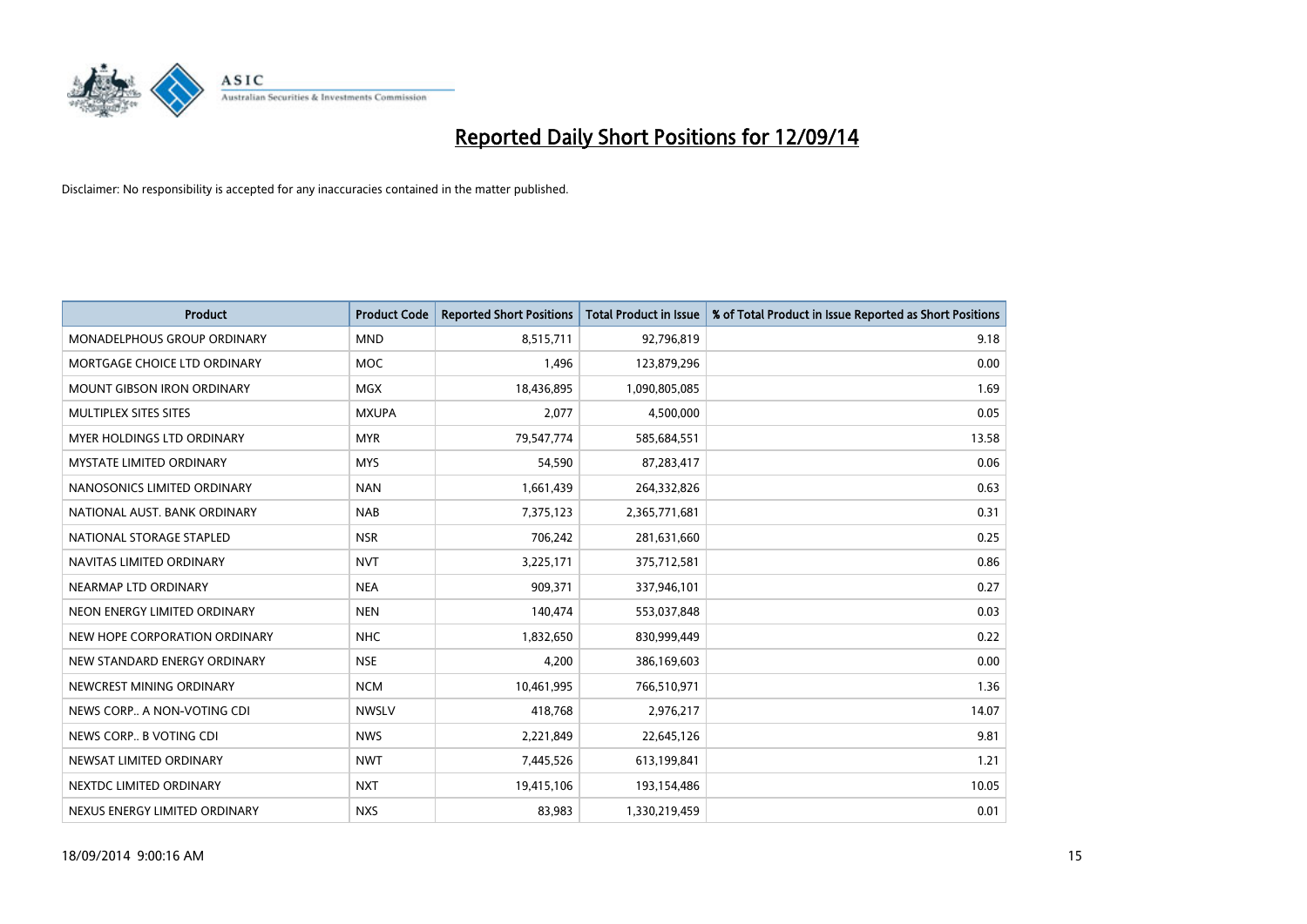

| <b>Product</b>                        | <b>Product Code</b> | <b>Reported Short Positions</b> | <b>Total Product in Issue</b> | % of Total Product in Issue Reported as Short Positions |
|---------------------------------------|---------------------|---------------------------------|-------------------------------|---------------------------------------------------------|
| NIB HOLDINGS LIMITED ORDINARY         | <b>NHF</b>          | 2,014,334                       | 439,004,182                   | 0.46                                                    |
| NIDO PETROLEUM ORDINARY               | <b>NDO</b>          | 42,480                          | 2,188,266,468                 | 0.00                                                    |
| NINE ENTERTAINMENT ORDINARY           | <b>NEC</b>          | 10,946,734                      | 940,295,023                   | 1.16                                                    |
| NOBLE MINERAL RES ORDINARY            | <b>NMG</b>          | 2,365,726                       | 666,397,952                   | 0.36                                                    |
| NORTHERN IRON LTD ORDINARY            | <b>NFE</b>          | 11,392                          | 484,405,314                   | 0.00                                                    |
| NORTHERN STAR ORDINARY                | <b>NST</b>          | 10,079,873                      | 587,429,659                   | 1.72                                                    |
| NRW HOLDINGS LIMITED ORDINARY         | <b>NWH</b>          | 12,729,861                      | 278,888,011                   | 4.56                                                    |
| NUFARM LIMITED ORDINARY               | <b>NUF</b>          | 17,185,878                      | 264,021,627                   | 6.51                                                    |
| NUPLEX INDUSTRIES ORDINARY            | <b>NPX</b>          | 1.000                           | 198,125,827                   | 0.00                                                    |
| OCEANAGOLD CORP. CHESS DEPOSITARY INT | <b>OGC</b>          | 1,454,521                       | 301,420,186                   | 0.48                                                    |
| OIL SEARCH LTD ORDINARY               | OSH                 | 2,306,254                       | 1,519,022,225                 | 0.15                                                    |
| OM HOLDINGS LIMITED ORDINARY          | OMH                 | 58,221                          | 733,423,337                   | 0.01                                                    |
| OMI HOLDINGS LIMITED ORDINARY         | OMI                 | 100,561                         | 3,750,000                     | 2.68                                                    |
| ORICA LIMITED ORDINARY                | ORI                 | 14,486,801                      | 372,743,291                   | 3.89                                                    |
| ORIGIN ENERGY ORDINARY                | <b>ORG</b>          | 8,596,083                       | 1,103,646,907                 | 0.78                                                    |
| OROCOBRE LIMITED ORDINARY             | <b>ORE</b>          | 2,141,543                       | 132,041,911                   | 1.62                                                    |
| ORORA LIMITED ORDINARY                | <b>ORA</b>          | 1,879,136                       | 1,206,684,923                 | 0.16                                                    |
| OROTONGROUP LIMITED ORDINARY          | ORL                 | 394,604                         | 40,880,902                    | 0.97                                                    |
| OZ BREWING LIMITED ORDINARY           | OZB                 | 494,483                         | 475,905,077                   | 0.10                                                    |
| OZ MINERALS ORDINARY                  | OZL                 | 15,779,273                      | 303,470,022                   | 5.20                                                    |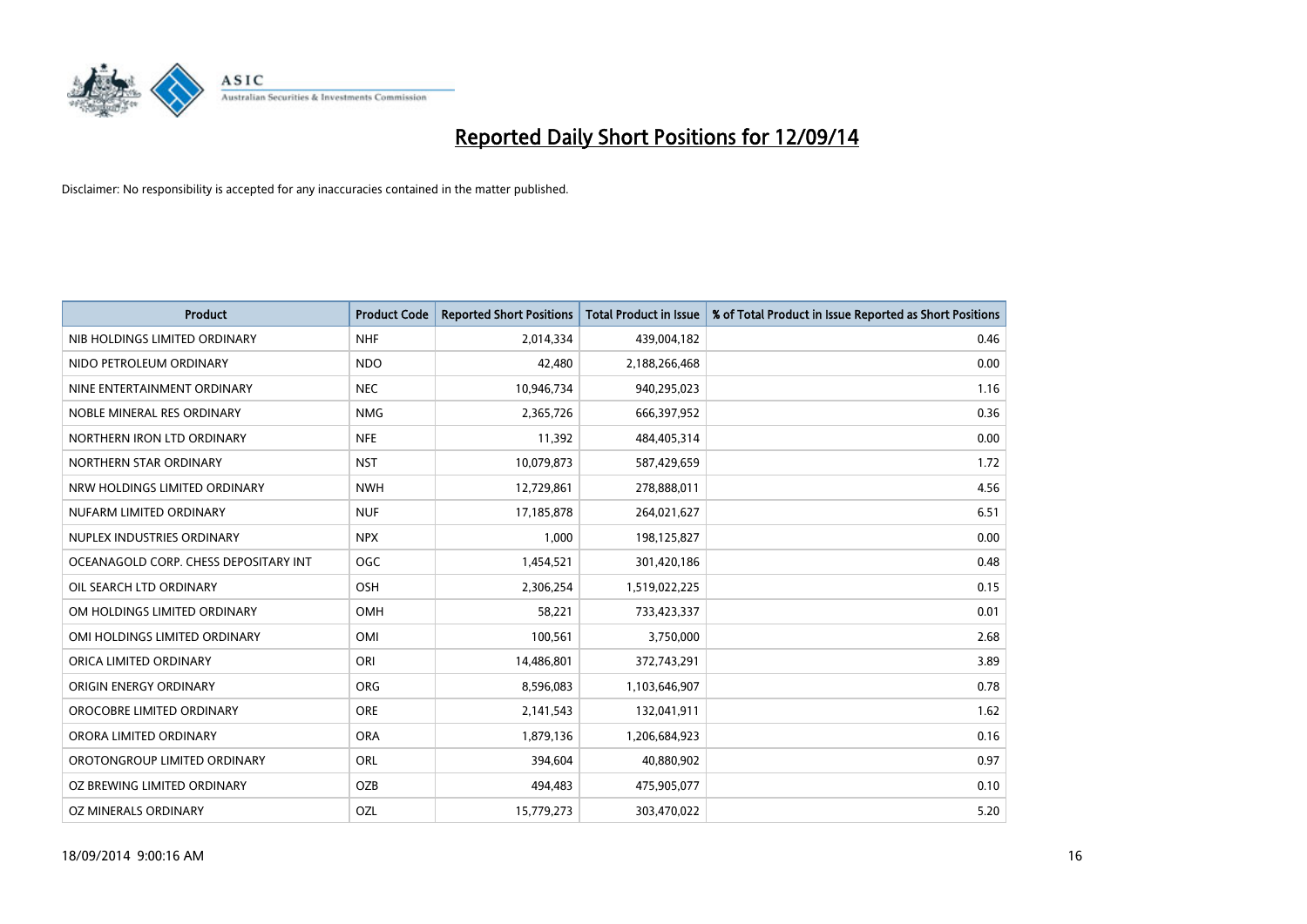

| <b>Product</b>                | <b>Product Code</b> | <b>Reported Short Positions</b> | <b>Total Product in Issue</b> | % of Total Product in Issue Reported as Short Positions |
|-------------------------------|---------------------|---------------------------------|-------------------------------|---------------------------------------------------------|
| OZFOREX GROUP LTD ORDINARY    | <b>OFX</b>          | 10,713,009                      | 240,000,000                   | 4.46                                                    |
| PACIFIC BRANDS ORDINARY       | <b>PBG</b>          | 39,568,024                      | 917,226,291                   | 4.31                                                    |
| PACT GROUP HLDGS LTD ORDINARY | <b>PGH</b>          | 2,140,298                       | 294,097,961                   | 0.73                                                    |
| PALADIN ENERGY LTD ORDINARY   | <b>PDN</b>          | 98,080,037                      | 964,758,634                   | 10.17                                                   |
| PANAUST LIMITED ORDINARY      | <b>PNA</b>          | 186,747                         | 635,580,654                   | 0.03                                                    |
| PANORAMIC RESOURCES ORDINARY  | PAN                 | 43,152                          | 322,275,824                   | 0.01                                                    |
| PANTERRA GOLD LTD ORDINARY    | PGI                 |                                 | 822,241,166                   | 0.00                                                    |
| PAPERLINX LIMITED ORDINARY    | <b>PPX</b>          | 44,675                          | 665, 181, 261                 | 0.01                                                    |
| PAPILLON RES LTD ORDINARY     | <b>PIR</b>          | 1,406,041                       | 352,044,210                   | 0.40                                                    |
| PATTIES FOODS LTD ORDINARY    | <b>PFL</b>          | 9,001                           | 139,144,338                   | 0.01                                                    |
| PEET LIMITED ORDINARY         | <b>PPC</b>          | 52,600                          | 433,389,348                   | 0.01                                                    |
| PERPETUAL LIMITED ORDINARY    | PPT                 | 1,023,368                       | 46,574,426                    | 2.20                                                    |
| PERSEUS MINING LTD ORDINARY   | PRU                 | 16,660,301                      | 526,656,401                   | 3.16                                                    |
| PHARMAXIS LTD ORDINARY        | <b>PXS</b>          | 51,630                          | 309,522,849                   | 0.02                                                    |
| PHOSPHAGENICS LTD. ORDINARY   | POH                 | 43,750                          | 1,261,965,957                 | 0.00                                                    |
| PLATINUM ASSET ORDINARY       | <b>PTM</b>          | 1,566,391                       | 580,336,142                   | 0.27                                                    |
| PLATINUM AUSTRALIA ORDINARY   | <b>PLA</b>          | 836,027                         | 504,968,043                   | 0.17                                                    |
| PLATINUM CAPITAL LTD ORDINARY | <b>PMC</b>          | 6,123                           | 232,157,014                   | 0.00                                                    |
| PMP LIMITED ORDINARY          | <b>PMP</b>          | 27,581                          | 323,781,124                   | 0.01                                                    |
| POSEIDON NICK LTD ORDINARY    | <b>POS</b>          | 628,852                         | 513,904,288                   | 0.12                                                    |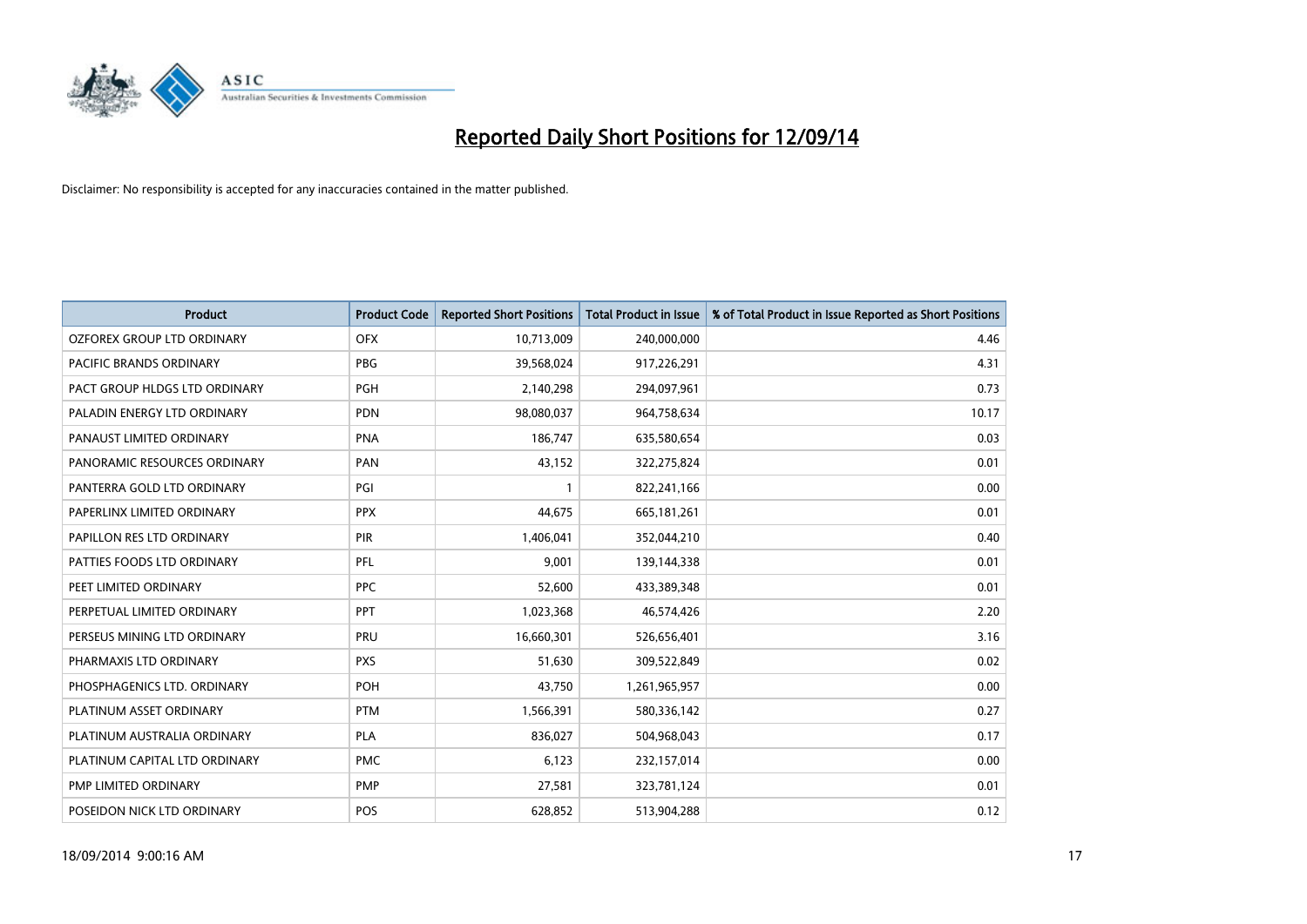

| Product                             | <b>Product Code</b> | <b>Reported Short Positions</b> | <b>Total Product in Issue</b> | % of Total Product in Issue Reported as Short Positions |
|-------------------------------------|---------------------|---------------------------------|-------------------------------|---------------------------------------------------------|
| PRANA BIOTECHNOLOGY ORDINARY        | PBT                 | 2,782,062                       | 488,936,960                   | 0.57                                                    |
| PREMIER INVESTMENTS ORDINARY        | <b>PMV</b>          | 479,220                         | 155,714,874                   | 0.31                                                    |
| PRIMA BIOMED LTD ORDINARY           | <b>PRR</b>          | 132,361                         | 1,228,709,341                 | 0.01                                                    |
| PRIMARY HEALTH CARE ORDINARY        | <b>PRY</b>          | 18,866,919                      | 505,659,944                   | 3.73                                                    |
| PRIME MEDIA GRP LTD ORDINARY        | <b>PRT</b>          | 1,155,507                       | 366,330,303                   | 0.32                                                    |
| PROGRAMMED ORDINARY                 | <b>PRG</b>          | 198,594                         | 118,644,974                   | 0.17                                                    |
| <b>QANTAS AIRWAYS ORDINARY</b>      | QAN                 | 39,775,200                      | 2,196,330,250                 | 1.81                                                    |
| OBE INSURANCE GROUP ORDINARY        | OBE                 | 27,231,837                      | 1,341,959,131                 | 2.03                                                    |
| <b>QUBE HOLDINGS LTD ORDINARY</b>   | <b>QUB</b>          | 6,810,479                       | 1,051,172,929                 | 0.65                                                    |
| RAMELIUS RESOURCES ORDINARY         | <b>RMS</b>          | 200                             | 468,785,286                   | 0.00                                                    |
| RAMSAY HEALTH CARE ORDINARY         | <b>RHC</b>          | 1,485,144                       | 202,081,252                   | 0.73                                                    |
| <b>RCG CORPORATION LTD ORDINARY</b> | <b>RCG</b>          | $\mathbf{1}$                    | 263,808,625                   | 0.00                                                    |
| RCR TOMLINSON ORDINARY              | <b>RCR</b>          | 761,120                         | 139,000,806                   | 0.55                                                    |
| <b>REA GROUP ORDINARY</b>           | <b>REA</b>          | 1,555,449                       | 131,714,699                   | 1.18                                                    |
| <b>RECALL HOLDINGS LTD ORDINARY</b> | <b>REC</b>          | 10,190,559                      | 312,903,583                   | 3.26                                                    |
| <b>RECKON LIMITED ORDINARY</b>      | <b>RKN</b>          | 1,357,486                       | 112,084,762                   | 1.21                                                    |
| RED 5 LIMITED ORDINARY              | <b>RED</b>          | 174,740                         | 759,451,008                   | 0.02                                                    |
| <b>RED FORK ENERGY ORDINARY</b>     | <b>RFE</b>          | 2,164,464                       | 501,051,719                   | 0.43                                                    |
| REDBANK ENERGY LTD ORDINARY         | <b>AEI</b>          | 13                              | 786,287                       | 0.00                                                    |
| REED RESOURCES LTD ORDINARY         | <b>RDR</b>          | 2,000                           | 499,453,895                   | 0.00                                                    |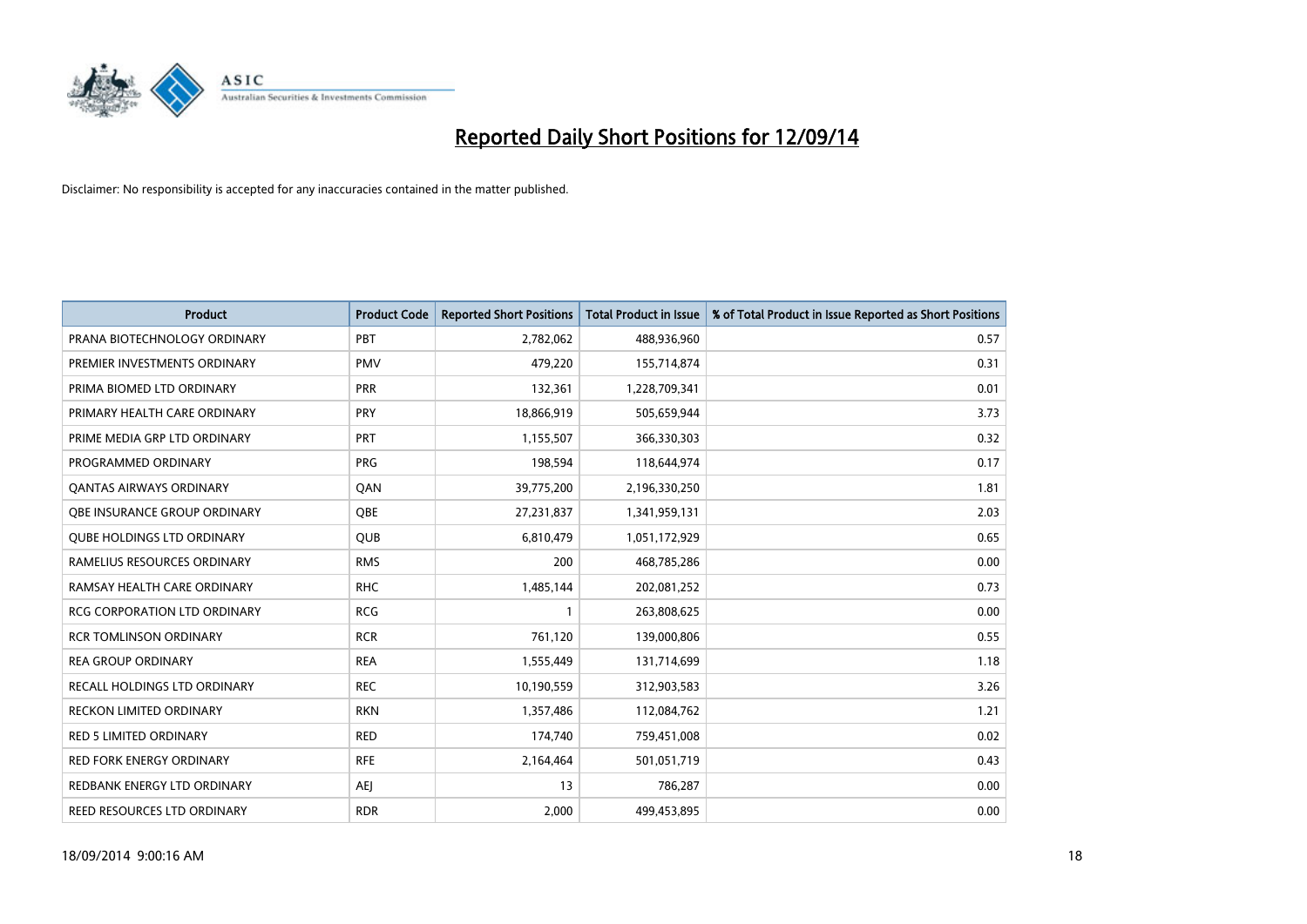

| <b>Product</b>                               | <b>Product Code</b> | <b>Reported Short Positions</b> | <b>Total Product in Issue</b> | % of Total Product in Issue Reported as Short Positions |
|----------------------------------------------|---------------------|---------------------------------|-------------------------------|---------------------------------------------------------|
| <b>REGIS RESOURCES ORDINARY</b>              | <b>RRL</b>          | 46,420,546                      | 499,756,595                   | 9.29                                                    |
| RESMED INC CDI 10:1                          | <b>RMD</b>          | 41,246,572                      | 1,403,045,440                 | 2.94                                                    |
| <b>RESOLUTE MINING ORDINARY</b>              | <b>RSG</b>          | 5,501,585                       | 641,189,223                   | 0.86                                                    |
| RESOURCE GENERATION ORDINARY                 | <b>RES</b>          | 1,220                           | 581,380,338                   | 0.00                                                    |
| RETAIL FOOD GROUP ORDINARY                   | <b>RFG</b>          | 6,335,476                       | 144,878,508                   | 4.37                                                    |
| REX MINERALS LIMITED ORDINARY                | <b>RXM</b>          | 886,596                         | 220,519,784                   | 0.40                                                    |
| <b>RIDLEY CORPORATION ORDINARY</b>           | <b>RIC</b>          | 1,113                           | 307,817,071                   | 0.00                                                    |
| RIO TINTO LIMITED ORDINARY                   | <b>RIO</b>          | 4,299,210                       | 435,758,720                   | 0.99                                                    |
| ROC OIL COMPANY ORDINARY                     | <b>ROC</b>          | 461,424                         | 687,618,400                   | 0.07                                                    |
| ROYAL WOLF HOLDINGS ORDINARY                 | <b>RWH</b>          | 209,378                         | 100,387,052                   | 0.21                                                    |
| RUBIK FINANCIAL LTD. ORDINARY                | RFL                 | 26,771                          | 340,999,914                   | 0.01                                                    |
| <b>RURALCO HOLDINGS ORDINARY</b>             | <b>RHL</b>          | 3,658                           | 77,291,069                    | 0.00                                                    |
| SAI GLOBAL LIMITED ORDINARY                  | SAI                 | 292,208                         | 211,084,918                   | 0.14                                                    |
| SALMAT LIMITED ORDINARY                      | <b>SLM</b>          | 99,777                          | 159,812,799                   | 0.06                                                    |
| SAMSON OIL & GAS LTD ORDINARY                | SSN                 | 18,486,960                      | 2,837,780,958                 | 0.65                                                    |
| SANDFIRE RESOURCES ORDINARY                  | <b>SFR</b>          | 2,541,838                       | 155,640,968                   | 1.63                                                    |
| <b>SANTOS LTD ORDINARY</b>                   | <b>STO</b>          | 5,688,607                       | 976,752,439                   | 0.58                                                    |
| SARACEN MINERAL ORDINARY                     | <b>SAR</b>          | 2,577,042                       | 792,784,738                   | 0.33                                                    |
| <b>SCA PROPERTY GROUP STAPLED SECURITIES</b> | <b>SCP</b>          | 23,728,586                      | 648,628,320                   | 3.66                                                    |
| <b>SCENTRE GRP STAPLED</b>                   | SCG                 | 17,089,411                      | 5,324,296,678                 | 0.32                                                    |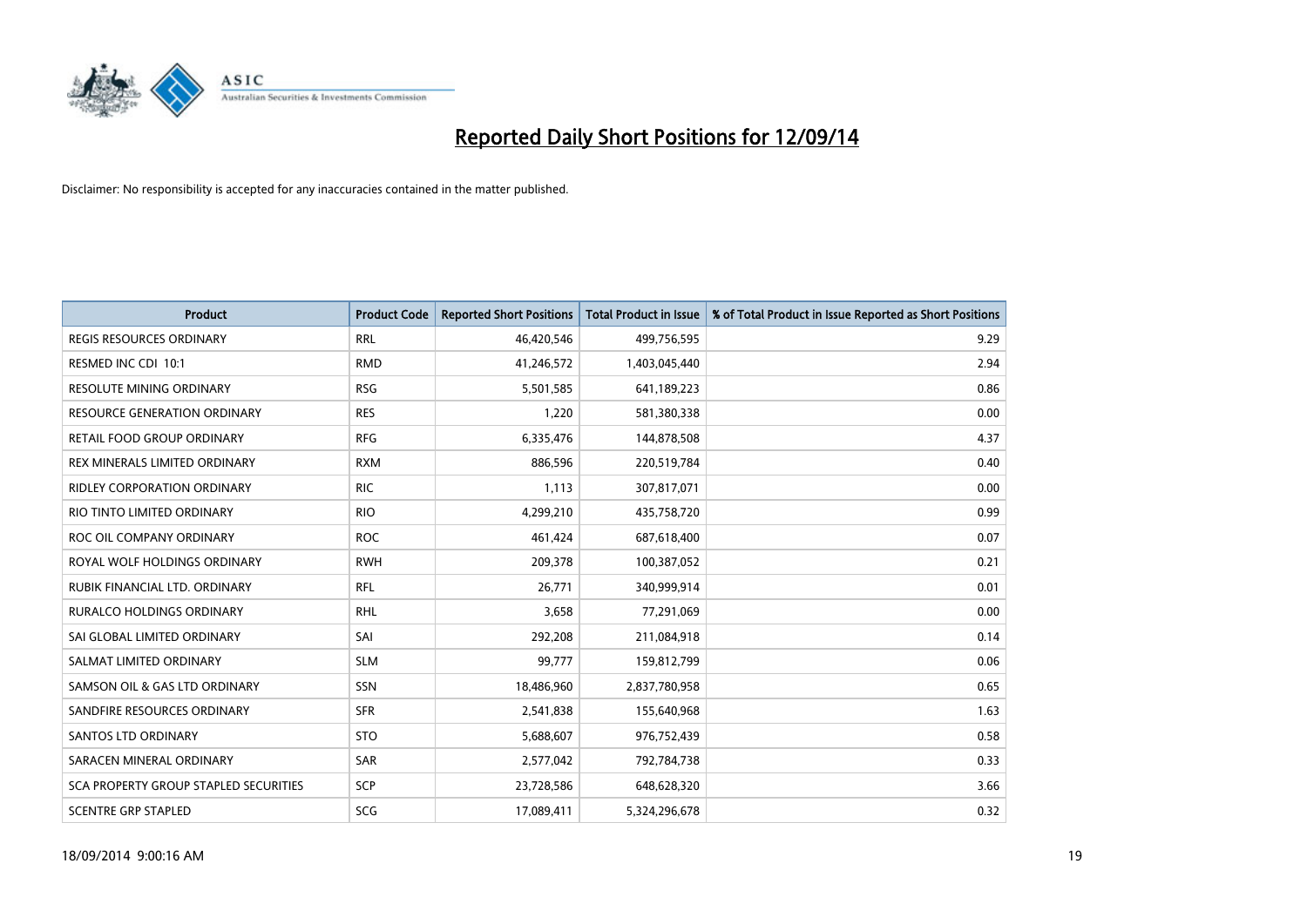

| <b>Product</b>                           | <b>Product Code</b> | <b>Reported Short Positions</b> | <b>Total Product in Issue</b> | % of Total Product in Issue Reported as Short Positions |
|------------------------------------------|---------------------|---------------------------------|-------------------------------|---------------------------------------------------------|
| SEDGMAN LIMITED ORDINARY                 | <b>SDM</b>          | 1,582,371                       | 227,059,277                   | 0.70                                                    |
| SEEK LIMITED ORDINARY                    | <b>SEK</b>          | 10,365,481                      | 341,629,095                   | 3.03                                                    |
| SELECT HARVESTS ORDINARY                 | <b>SHV</b>          | 967,318                         | 66,699,341                    | 1.45                                                    |
| SENEX ENERGY LIMITED ORDINARY            | <b>SXY</b>          | 25,432,489                      | 1,149,657,377                 | 2.21                                                    |
| SERVICE STREAM ORDINARY                  | SSM                 | 30                              | 386,389,873                   | 0.00                                                    |
| SEVEN GROUP HOLDINGS ORDINARY            | <b>SVW</b>          | 595,902                         | 302,691,886                   | 0.20                                                    |
| SEVEN WEST MEDIA LTD ORDINARY            | SWM                 | 9,940,639                       | 999,160,872                   | 0.99                                                    |
| SIGMA PHARMACEUTICAL ORDINARY            | <b>SIP</b>          | 14,352,911                      | 1,108,086,575                 | 1.30                                                    |
| SILEX SYSTEMS ORDINARY                   | <b>SLX</b>          | 7,575,284                       | 170,467,339                   | 4.44                                                    |
| SILVER CHEF LIMITED ORDINARY             | SIV                 | 66,534                          | 29,474,372                    | 0.23                                                    |
| SILVER LAKE RESOURCE ORDINARY            | <b>SLR</b>          | 21,357,106                      | 503,233,971                   | 4.24                                                    |
| SIMS METAL MGMT LTD ORDINARY             | SGM                 | 12,590,778                      | 204,615,641                   | 6.15                                                    |
| SINGAPORE TELECOMM. CHESS DEPOSITARY INT | SGT                 | 3,119,378                       | 115,176,393                   | 2.71                                                    |
| SINO GAS ENERGY ORDINARY                 | SEH                 | 9,444,173                       | 1,541,422,358                 | 0.61                                                    |
| SIRIUS RESOURCES NL ORDINARY             | <b>SIR</b>          | 9,712,342                       | 340,888,269                   | 2.85                                                    |
| SIRTEX MEDICAL ORDINARY                  | <b>SRX</b>          | 148,370                         | 56,494,365                    | 0.26                                                    |
| SKILLED GROUP LTD ORDINARY               | <b>SKE</b>          | 5,561,299                       | 235,415,953                   | 2.36                                                    |
| <b>SKY NETWORK ORDINARY</b>              | <b>SKT</b>          | 2,844,977                       | 389,139,785                   | 0.73                                                    |
| SKYCITY ENT GRP LTD ORDINARY             | <b>SKC</b>          | 7,194,761                       | 582,088,094                   | 1.24                                                    |
| <b>SLATER &amp; GORDON ORDINARY</b>      | SGH                 | 384,784                         | 204,338,625                   | 0.19                                                    |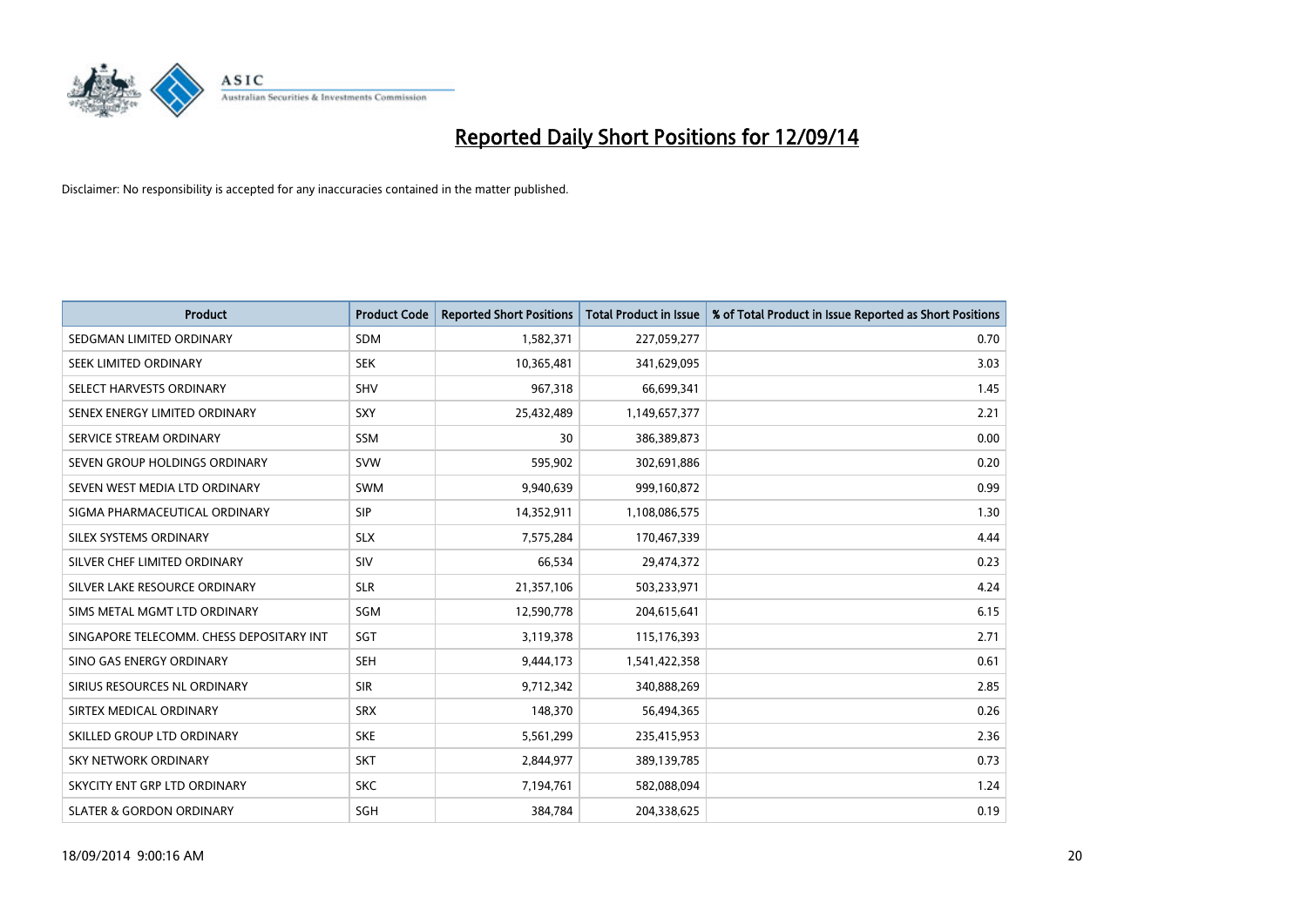

| <b>Product</b>                           | <b>Product Code</b> | <b>Reported Short Positions</b> | <b>Total Product in Issue</b> | % of Total Product in Issue Reported as Short Positions |
|------------------------------------------|---------------------|---------------------------------|-------------------------------|---------------------------------------------------------|
| SMARTGRP CORPORATION ORDINARY            | <b>SIQ</b>          | 324,979                         | 101,461,150                   | 0.32                                                    |
| SMS MANAGEMENT, ORDINARY                 | <b>SMX</b>          | 1,918,362                       | 69,394,537                    | 2.76                                                    |
| SONIC HEALTHCARE ORDINARY                | <b>SHL</b>          | 10,798,206                      | 401,121,556                   | 2.69                                                    |
| SOUL PATTINSON (W.H) ORDINARY            | SOL                 | 16,395                          | 239,395,320                   | 0.01                                                    |
| SP AUSNET STAPLED SECURITIES             | SPN                 | 754,750                         | 3,425,244,162                 | 0.02                                                    |
| SPARK INFRASTRUCTURE STAPLED US PROHIBT. | SKI                 | 17,412,045                      | 1,466,360,128                 | 1.19                                                    |
| SPARK NEW ZEALAND ORDINARY               | <b>SPK</b>          | 11,755,547                      | 1,828,530,844                 | 0.64                                                    |
| SPDR 200 FUND ETF UNITS                  | <b>STW</b>          | 33,650                          | 46,146,865                    | 0.07                                                    |
| SPECIALTY FASHION ORDINARY               | <b>SFH</b>          | 100,631                         | 192,236,121                   | 0.05                                                    |
| SPOTLESS GRP HLD LTD ORDINARY            | SPO                 | 21,302,226                      | 1,098,290,178                 | 1.94                                                    |
| ST BARBARA LIMITED ORDINARY              | <b>SBM</b>          | 16,183,468                      | 488,074,077                   | 3.32                                                    |
| STARPHARMA HOLDINGS ORDINARY             | <b>SPL</b>          | 14,149,511                      | 285,109,680                   | 4.96                                                    |
| STEADFAST GROUP LTD ORDINARY             | <b>SDF</b>          | 5,767,377                       | 501,638,307                   | 1.15                                                    |
| STH CRS ELECT ENGNR ORDINARY             | <b>SXE</b>          | 12,969                          | 161,523,130                   | 0.01                                                    |
| STHN CROSS MEDIA ORDINARY                | <b>SXL</b>          | 36,616,476                      | 705,246,986                   | 5.19                                                    |
| STOCKLAND UNITS/ORD STAPLED              | SGP                 | 6,758,473                       | 2,348,746,744                 | 0.29                                                    |
| STRAITS RES LTD. ORDINARY                | <b>SRQ</b>          | 28,747                          | 1,217,730,293                 | 0.00                                                    |
| STRIKE ENERGY LTD ORDINARY               | <b>STX</b>          | 4,000                           | 833,330,946                   | 0.00                                                    |
| STW COMMUNICATIONS ORDINARY              | SGN                 | 2,170,106                       | 403,828,512                   | 0.54                                                    |
| <b>SUDA LTD ORDINARY</b>                 | <b>SUD</b>          | 27,255,800                      | 981,046,892                   | 2.78                                                    |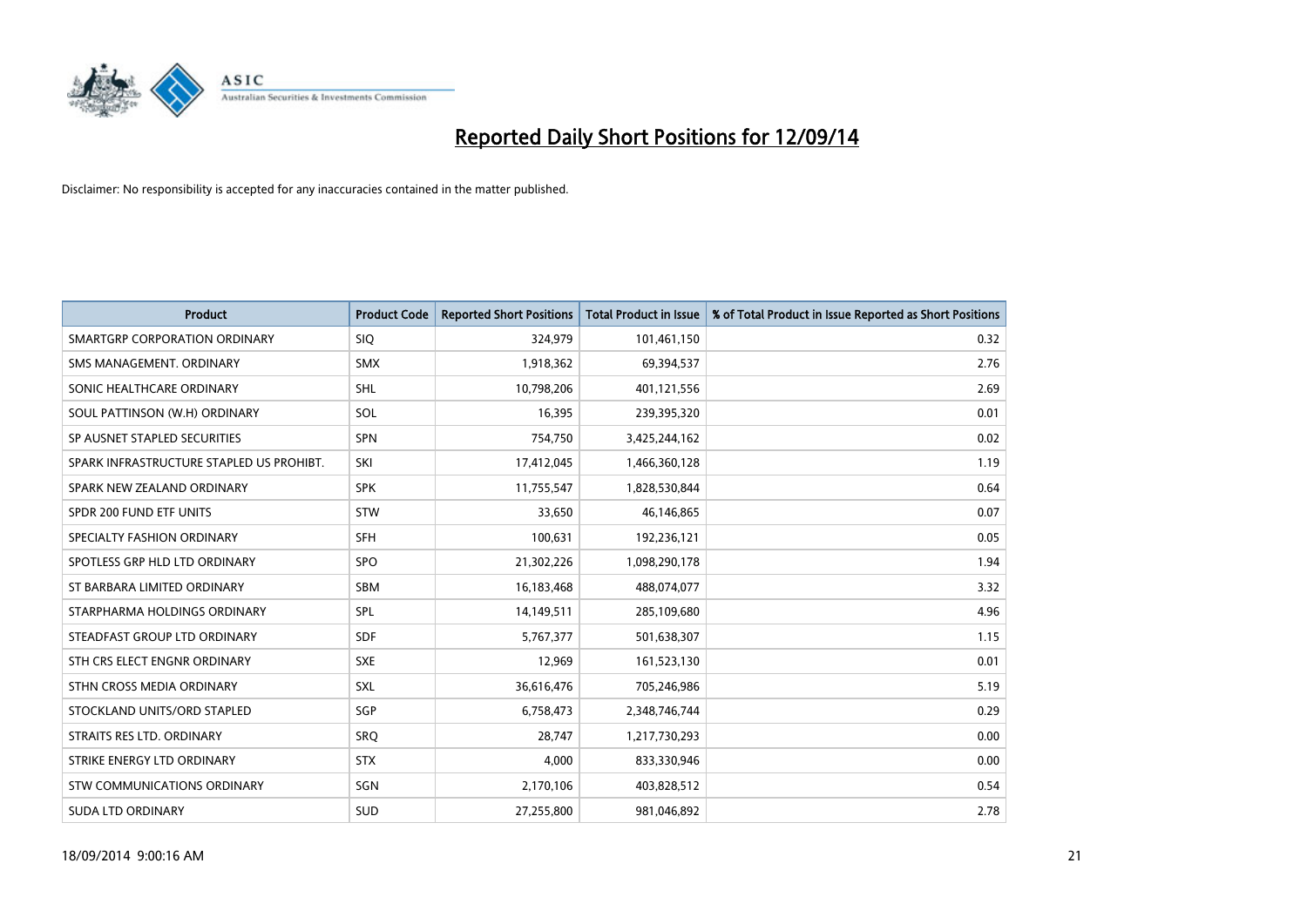

| <b>Product</b>                   | <b>Product Code</b> | <b>Reported Short Positions</b> | <b>Total Product in Issue</b> | % of Total Product in Issue Reported as Short Positions |
|----------------------------------|---------------------|---------------------------------|-------------------------------|---------------------------------------------------------|
| SUNBIRD ENERGY LTD ORDINARY      | SNY                 | 3,292                           | 116,325,000                   | 0.00                                                    |
| SUNCORP GROUP LTD ORDINARY       | <b>SUN</b>          | 10,017,593                      | 1,286,600,980                 | 0.78                                                    |
| SUNDANCE ENERGY ORDINARY         | <b>SEA</b>          | 2,777,377                       | 548,714,663                   | 0.51                                                    |
| SUNDANCE RESOURCES ORDINARY      | SDL                 | 76,073,670                      | 3,082,028,456                 | 2.47                                                    |
| SUNLAND GROUP LTD ORDINARY       | <b>SDG</b>          | 55,661                          | 181,710,087                   | 0.03                                                    |
| SUPER RET REP LTD ORDINARY       | SUL                 | 5,316,754                       | 196,897,430                   | 2.70                                                    |
| SYD AIRPORT STAPLED US PROHIBIT. | <b>SYD</b>          | 24,167,400                      | 2,216,216,041                 | 1.09                                                    |
| SYRAH RESOURCES ORDINARY         | <b>SYR</b>          | 4,267,224                       | 163,485,076                   | 2.61                                                    |
| TABCORP HOLDINGS LTD ORDINARY    | <b>TAH</b>          | 19,258,947                      | 762,954,019                   | 2.52                                                    |
| TAP OIL LIMITED ORDINARY         | <b>TAP</b>          | 12,435                          | 243,186,639                   | 0.01                                                    |
| TASSAL GROUP LIMITED ORDINARY    | <b>TGR</b>          | 157,774                         | 146,897,115                   | 0.11                                                    |
| <b>TATTS GROUP LTD ORDINARY</b>  | <b>TTS</b>          | 23,346,363                      | 1,434,790,447                 | 1.63                                                    |
| <b>TECHNOLOGY ONE ORDINARY</b>   | <b>TNE</b>          | 89,800                          | 308,796,455                   | 0.03                                                    |
| TELSTRA CORPORATION, ORDINARY    | <b>TLS</b>          | 37,402,217                      | 12,443,074,357                | 0.30                                                    |
| TEN NETWORK HOLDINGS ORDINARY    | <b>TEN</b>          | 138,886,377                     | 2,630,984,596                 | 5.28                                                    |
| TERANGA GOLD CORP CDI 1:1        | <b>TGZ</b>          | 171,401                         | 78,813,145                    | 0.22                                                    |
| TFS CORPORATION LTD ORDINARY     | <b>TFC</b>          | 2,154,248                       | 324,157,408                   | 0.66                                                    |
| THE REJECT SHOP ORDINARY         | <b>TRS</b>          | 2,674,267                       | 28,844,648                    | 9.27                                                    |
| THORN GROUP LIMITED ORDINARY     | <b>TGA</b>          | 758                             | 150,634,985                   | 0.00                                                    |
| TIGER RESOURCES ORDINARY         | <b>TGS</b>          | 9,392,061                       | 1,050,898,719                 | 0.89                                                    |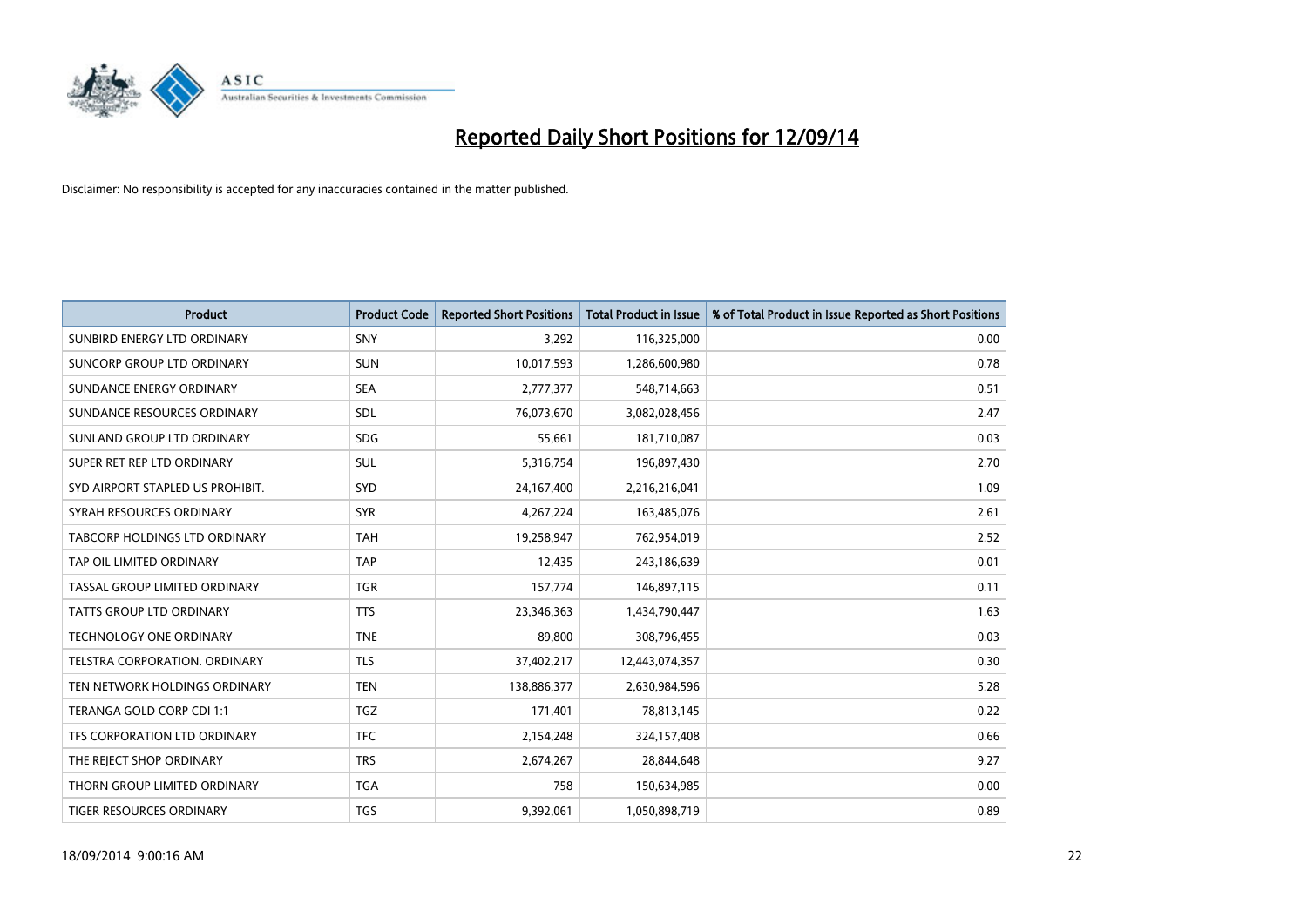

| <b>Product</b>                       | <b>Product Code</b> | <b>Reported Short Positions</b> | <b>Total Product in Issue</b> | % of Total Product in Issue Reported as Short Positions |
|--------------------------------------|---------------------|---------------------------------|-------------------------------|---------------------------------------------------------|
| TITAN ENERGY SERVICE ORDINARY        | <b>TTN</b>          | 1,410                           | 50,994,665                    | 0.00                                                    |
| TOLL HOLDINGS LTD ORDINARY           | <b>TOL</b>          | 25,473,245                      | 717,318,622                   | 3.55                                                    |
| TORO ENERGY LIMITED ORDINARY         | <b>TOE</b>          | 9,845                           | 1,567,784,418                 | 0.00                                                    |
| TOX FREE SOLUTIONS ORDINARY          | <b>TOX</b>          | 3,002,006                       | 133,752,359                   | 2.24                                                    |
| TPG TELECOM LIMITED ORDINARY         | <b>TPM</b>          | 10,664,646                      | 793,808,141                   | 1.34                                                    |
| TRADE ME GROUP ORDINARY              | <b>TME</b>          | 3,683,686                       | 396,584,956                   | 0.93                                                    |
| TRANSFIELD SERVICES ORDINARY         | <b>TSE</b>          | 8,963,635                       | 512,457,716                   | 1.75                                                    |
| TRANSPACIFIC INDUST. ORDINARY        | <b>TPI</b>          | 10,719,639                      | 1,579,648,778                 | 0.68                                                    |
| TRANSURBAN GROUP TRIPLE STAPLED SEC. | <b>TCL</b>          | 12,164,494                      | 1,906,390,878                 | 0.64                                                    |
| <b>TREASURY GROUP ORDINARY</b>       | <b>TRG</b>          | 80,195                          | 23,697,498                    | 0.34                                                    |
| TREASURY WINE ESTATE ORDINARY        | <b>TWE</b>          | 6,483,121                       | 651,261,403                   | 1.00                                                    |
| TROY RESOURCES LTD ORDINARY          | <b>TRY</b>          | 2,081,810                       | 195,096,457                   | 1.07                                                    |
| <b>TZ LIMITED ORDINARY</b>           | <b>TZL</b>          | 5,388,454                       | 384,874,293                   | 1.40                                                    |
| <b>UGL LIMITED ORDINARY</b>          | UGL                 | 10,109,804                      | 166,511,240                   | 6.07                                                    |
| UNILIFE CORPORATION CDI 6:1          | <b>UNS</b>          | 108,562                         | 268,559,046                   | 0.04                                                    |
| UXC LIMITED ORDINARY                 | <b>UXC</b>          | 3,590,801                       | 322,540,779                   | 1.11                                                    |
| <b>VEDA GROUP LTD ORDINARY</b>       | <b>VED</b>          | 12,928,084                      | 842,055,406                   | 1.54                                                    |
| VILLAGE ROADSHOW LTD ORDINARY        | <b>VRL</b>          | 518,265                         | 159,509,459                   | 0.32                                                    |
| VIRGIN AUS HLDG LTD ORDINARY         | <b>VAH</b>          | 53,334,256                      | 3,514,825,734                 | 1.52                                                    |
| VIRTUS HEALTH LTD ORDINARY           | <b>VRT</b>          | 4,649,377                       | 79,722,678                    | 5.83                                                    |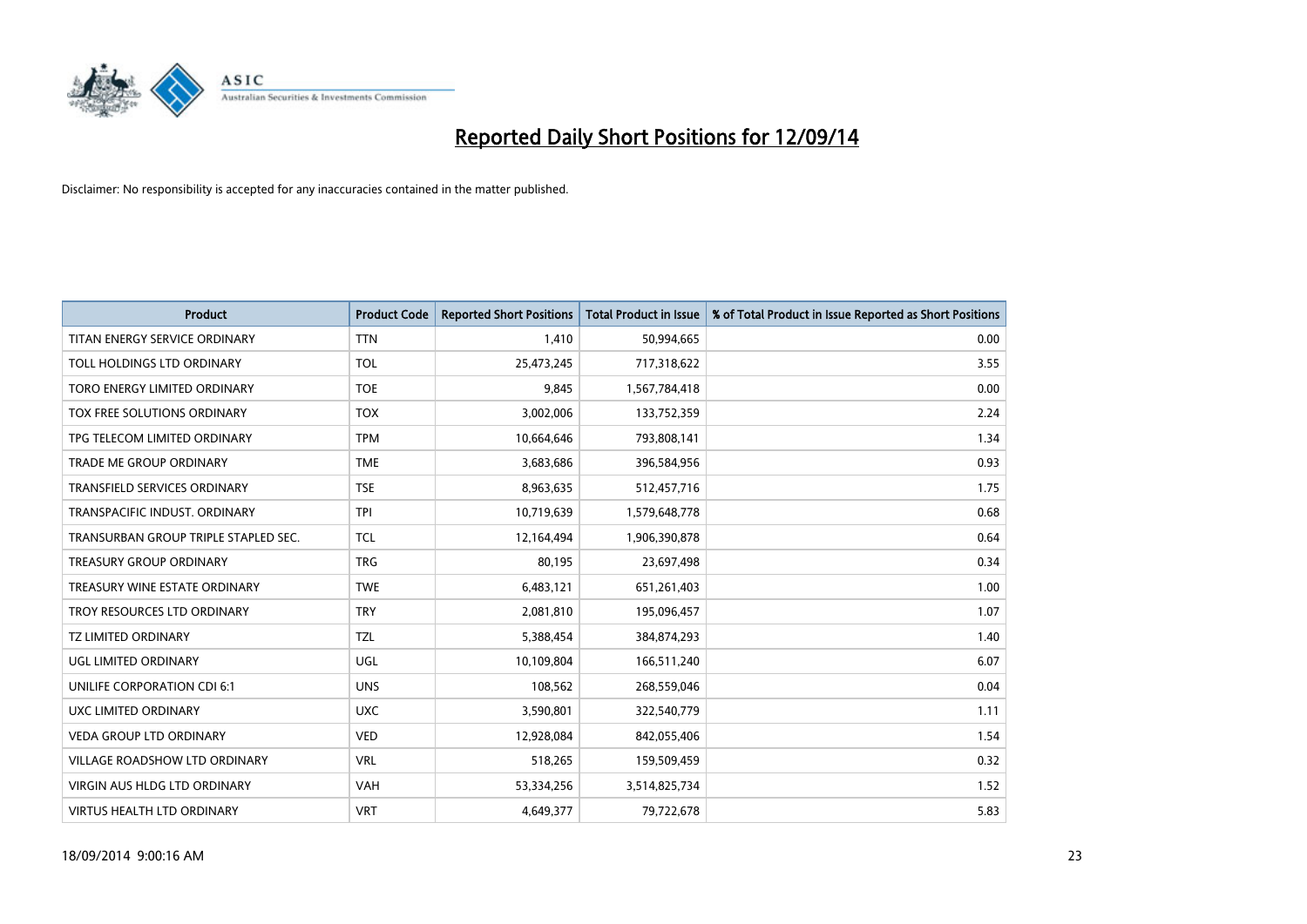

| <b>Product</b>                       | <b>Product Code</b> | <b>Reported Short Positions</b> | <b>Total Product in Issue</b> | % of Total Product in Issue Reported as Short Positions |
|--------------------------------------|---------------------|---------------------------------|-------------------------------|---------------------------------------------------------|
| <b>VOCATION LTD ORDINARY</b>         | <b>VET</b>          | 14,657,255                      | 205,705,048                   | 7.13                                                    |
| <b>VOCUS COMMS LTD ORDINARY</b>      | VOC                 | 309,319                         | 94,622,166                    | 0.33                                                    |
| WARRNAMBOOL CHEESE ORDINARY          | <b>WCB</b>          | 19                              | 56,098,797                    | 0.00                                                    |
| WATPAC LIMITED ORDINARY              | <b>WTP</b>          | 7,252                           | 186,489,922                   | 0.00                                                    |
| WEBJET LIMITED ORDINARY              | <b>WEB</b>          | 1,528,136                       | 79,397,959                    | 1.92                                                    |
| WESFARMERS LIMITED ORDINARY          | <b>WES</b>          | 4,749,873                       | 1,143,274,951                 | 0.42                                                    |
| WESTERN AREAS LTD ORDINARY           | <b>WSA</b>          | 16,463,019                      | 232,580,131                   | 7.08                                                    |
| WESTERN DESERT RES. ORDINARY         | <b>WDR</b>          | 2,490,070                       | 620,049,919                   | 0.40                                                    |
| WESTERN DESERT RES. RIGHTS 31-MAR-14 | <b>WDRR</b>         | 17,835                          | 120,009,662                   | 0.01                                                    |
| <b>WESTFIELD CORP STAPLED</b>        | WFD                 | 2,258,151                       | 2,078,089,686                 | 0.11                                                    |
| WESTFIELD GROUP ORD/UNIT STAPLED SEC | <b>WDC</b>          | 1,724,177                       | 2,078,089,686                 | 0.08                                                    |
| WESTPAC BANKING CORP ORDINARY        | <b>WBC</b>          | 17,302,654                      | 3,109,048,309                 | 0.56                                                    |
| WHITE ENERGY COMPANY ORDINARY        | <b>WEC</b>          | 31,950                          | 328,374,494                   | 0.01                                                    |
| WHITEHAVEN COAL ORDINARY             | <b>WHC</b>          | 78,651,738                      | 1,025,760,027                 | 7.67                                                    |
| WIDE BAY AUST LTD ORDINARY           | <b>WBB</b>          | 1,201                           | 36,452,951                    | 0.00                                                    |
| WOODSIDE PETROLEUM ORDINARY          | <b>WPL</b>          | 4,698,038                       | 823,910,657                   | 0.57                                                    |
| WOOLWORTHS LIMITED ORDINARY          | <b>WOW</b>          | 14,990,457                      | 1,259,898,669                 | 1.19                                                    |
| WORLEYPARSONS LTD ORDINARY           | <b>WOR</b>          | 5,356,576                       | 243,558,565                   | 2.20                                                    |
| WOTIF.COM HOLDINGS ORDINARY          | <b>WTF</b>          | 900,589                         | 211,736,244                   | 0.43                                                    |
| <b>XERO LTD ORDINARY</b>             | <b>XRO</b>          | 54,707                          | 127,856,877                   | 0.04                                                    |